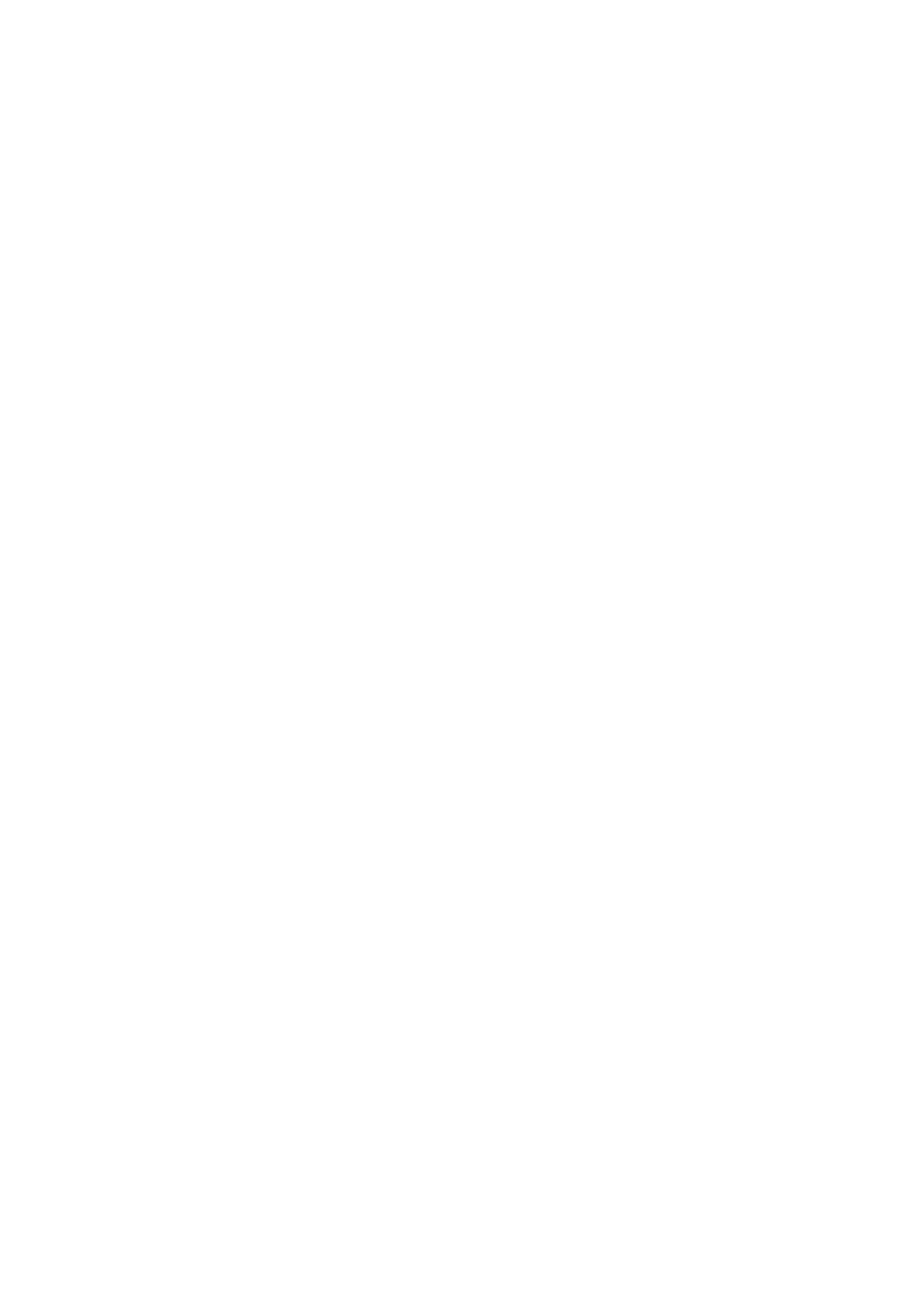

Swedish University of Agricultural Sciences Faculty of Veterinary Medicine and Animal Science Department of Animal Breeding and Genetics

## **Draft genome assembly and bioinformatic analysis of a denovo sequenced genome of Treponema phagedenis like strain V1**

*Mamoona Mushtaq*

#### **Supervisors:**

Erik Bongcam-Rudloff, SLU, Department of Animal Breeding and Genetics Märit Pringle, SLU, Department of Biomedical Sciences and Veterinary Public Health Hans Henrik Fuxelius, SLU, Department of Animal Breeding and Genetics **Examiner:** Göran Andersson, SLU, Department of Animal Breeding and Genetics

**Credits:** 30 HEC

**Course title:** Degree project in Animal Science **Course code:** BI1021 **Programme:** One-Year Master's Programme in Biology **-** Bioinformatics **Level:** Advanced, A2E

**Place of publication:** Uppsala **Year of publication:** 2010 **Name of series:** Examensarbete 334 Department of Animal Breeding and Genetics, SLU **On-line publication:** http://epsilon.slu.se

**Key words:** *Treponema phagedenis* like strain V1, Next Generation Sequencing Technologies, Denovo Assembly, Digital dermatitis, lipoproteins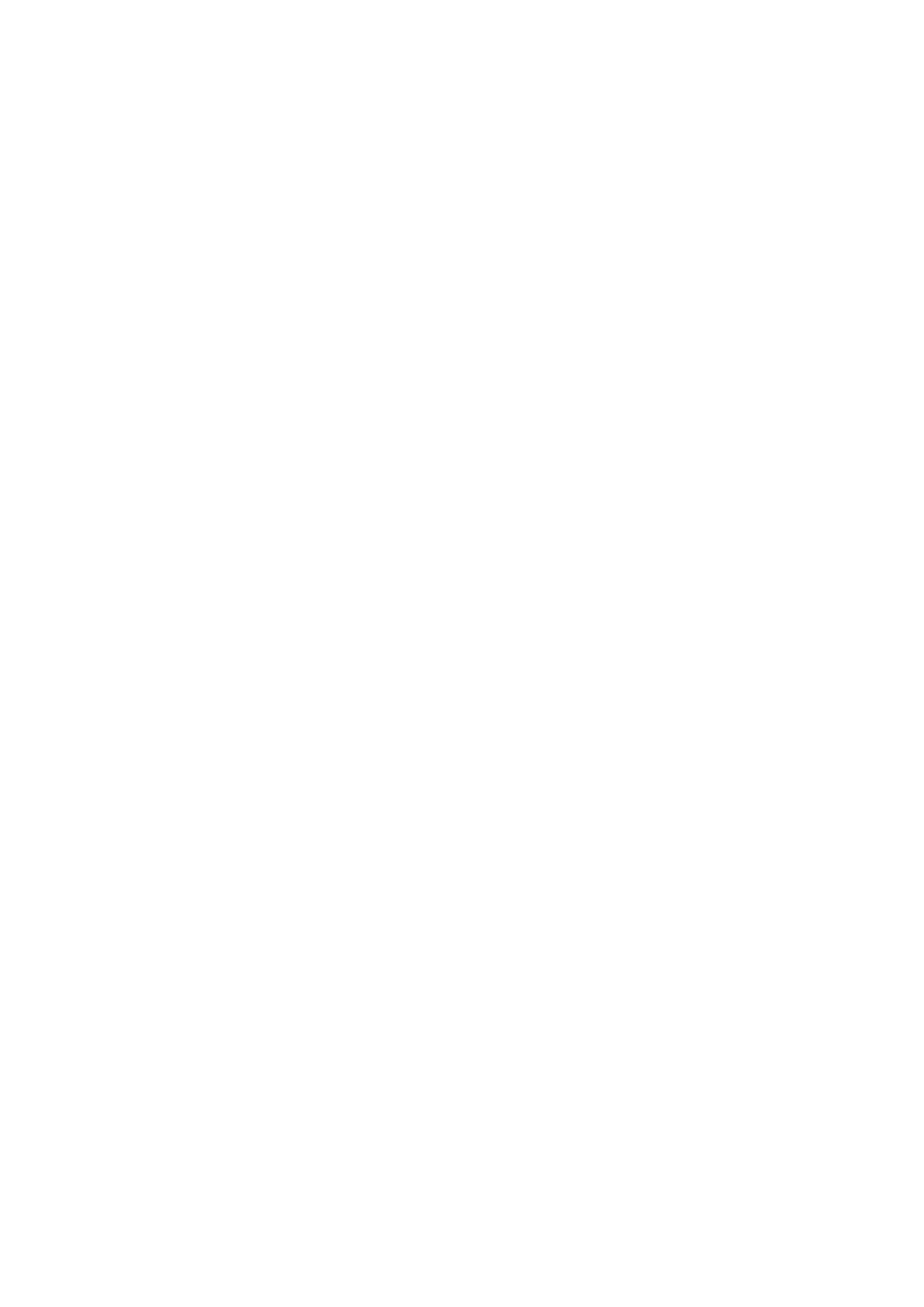# **Table of Contents**

| Analysis of predicted lipoproteins having homologues in T. pallidum17 |  |
|-----------------------------------------------------------------------|--|
|                                                                       |  |
|                                                                       |  |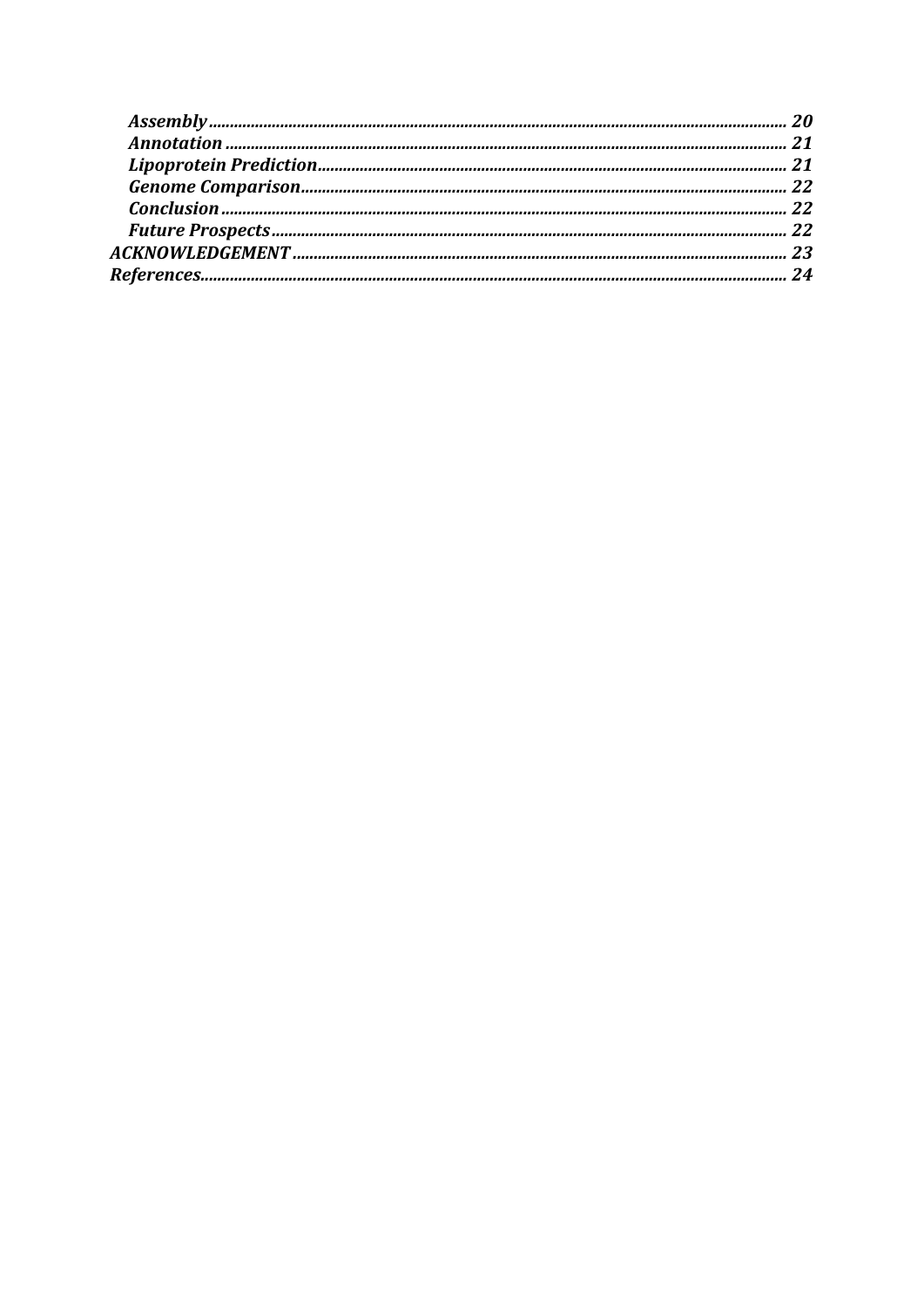#### <span id="page-6-0"></span>ABSTRACT

In this study, a draft genome assembly of *Treponema phagedenis*-like strain V1 was obtained using Mira3 assembler. *T. phagedenis*-like strain V1 was isolated and characterized from a digital dermatitis lesions, a skin disease causing lameness in cattle. The draft assembly of Mira consisted of 812 contigs with 105 contigs of length >10,000 bp and 707 contigs of length <10,000 bp. The total number of bases in all the contigs was 3560210 with an average GC content of 40.53%. The assembly obtained with Mira3 was of good quality, average consensus quality was 79 with average contig coverage 29.39. Annotation of the draft genome sequence using an in-house annotation pipeline predicted 3507 open reading frames (ORFs) of which, 1018 encode for proteins that have homologues in *T. denticola* and 382 ORFs encode for proteins having homologues in *T. pallidum*. Genes encoding for lipoproteins, hemolysins, proteases, lipases and different types of antigens were also predicted, these genes could be involved in the pathogenesis and virulence in *T. phagedenis*-like. Genome comparison of *T. phagedenis*-like with *T. pallidum* and *T. denticola* showed more similarity of the *T. phagedenis*-like genome with that of *T. denticola* than with *T. pallidum*. Scaffolding and finishing steps of the assembly will be performed further and complete annotation including the structural and functional annotation of all the genes and proteins will be performed, and interesting findings will be validated using molecular biology techniques.

#### <span id="page-6-1"></span>INTRODUCTION

Next generation sequencing techniques are generating a huge amount of sequence data at high speed and low cost making them suitable for population studies of various important pathogens, crops and livestock. A large number of genomes of pathogens have been sequenced to date, accelerating research in the field of biomedicine. Among sequenced genomes there are a large number of viruses and bacteria including different spirochetes.

#### <span id="page-6-2"></span>LITERATURE STUDY

#### <span id="page-6-3"></span>**Digital Dermatitis**

Digital dermatitis (DD) is an infectious and painful skin disease causing lameness in cattle (Murray *et al.,* 1996). Digital dermatitis also known as papillomatous digital dermatitis, interdigital papillomatosis, hairy heel wart and hairy foot wart (Read *et al.,* 1992) was first reported in Italy in 1974 (Cheli and Mortellaro, 1974) and since then it has been reported in several European countries, North America and Japan (Rebhun *et al.,* 1992; Blowey *et al.,* 1988; Gourreau *et al.,* 1992; Kimura *et al.,* 1993). Digital dermatitis is characterized by a mild, superficial dermatitis in the beginning that later becomes an erosive lesion that is typically red,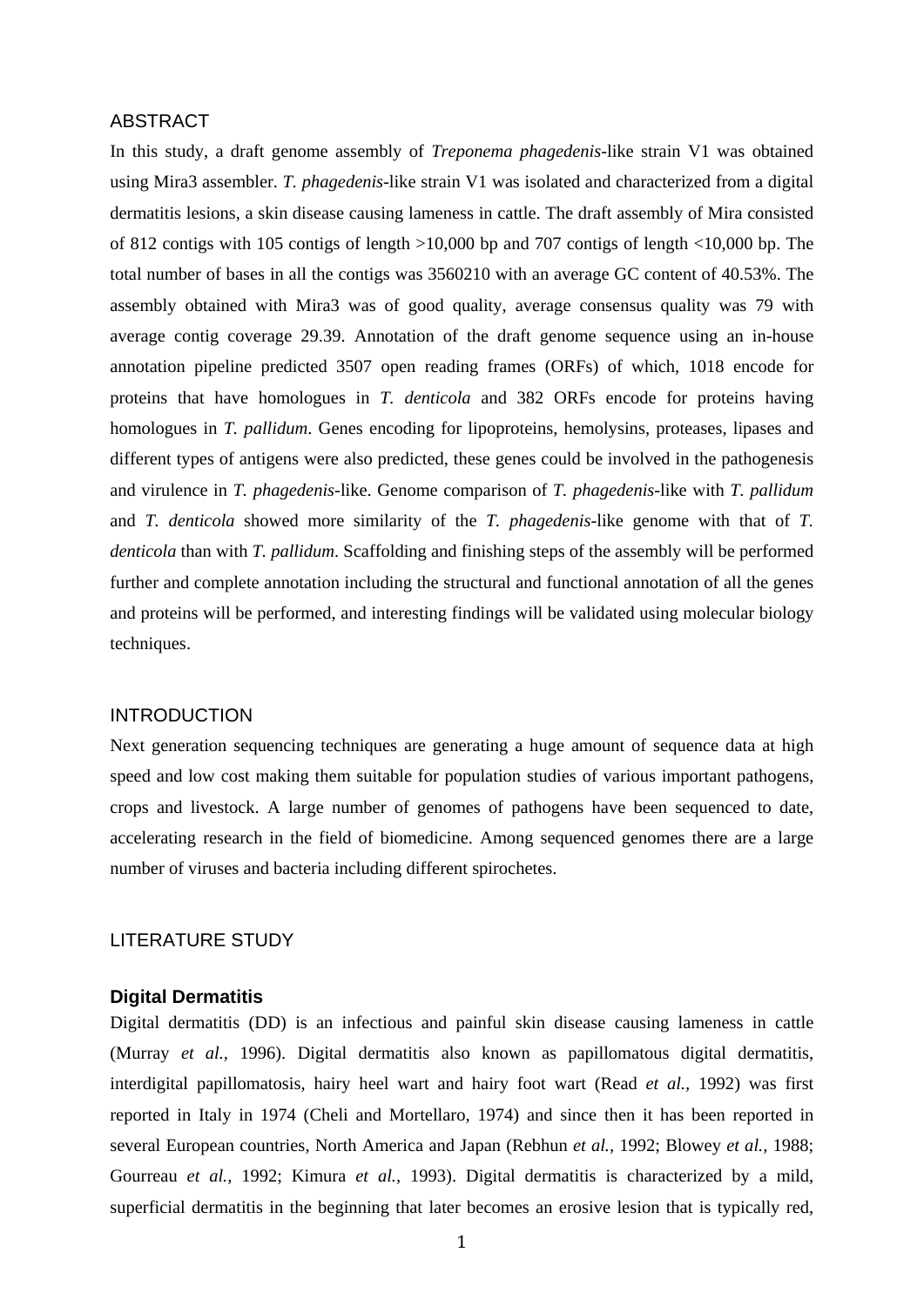flat and ulcerative. The tissue becomes granulated and form hair-like projections on the plantar surface of the heel or within the interdigital cleft (Blowey *et al.,* 1988; Read *et al.,* 1992; Rebhun *et al.,* 1980). The disease results in decreased body weight and milk production that eventually leads to economic losses and welfare problems (Losinger *et al.,* 2006; Read *et al.,* 1998). DD has a connection to constant exposure to fecal slurry. Unsuccessful isolation of viruses and the resolution of lesions after topical or parental antibiotic therapy, suggest bacteria to be the causative agents of the disease. A number of bacteria of different genera including spirochetes, other anaerobic bacteria and microaerophilic organisms have been isolated from DD lesions. Among all the genera, spirochetes are most prevalent in DD lesions and also in deeper tissues where other bacteria are rarely observed.

#### <span id="page-7-0"></span>**Spirochetes**

Spirochetes belong to the phylum *Spirochaetes*, having long, helically coiled (spiral-shaped) cells. Spirochetes are inhabitants of a wide range of environments. They are either linked to certain organisms such as animals and humans or present as free cells in the environment (Iida *et al.,* 2000). The location of the flagella within the periplasmic space, makes spirochetes different from other bacteria. The flagella runs lengthwise between the cell wall and outer membrane. They cause twisting motion which allows spirochetes to move.

Spirochetes are divided into three main families:

- *Brachyspiraceae*
- *Leptospiraceae*
- *Spirochaetaceae*

Some of the disease-causing members of the spirochetes are *Leptospira* spp. causing Leptospirosis, *Borrelia burgdorferi* causing Lyme disease (**Burgdorfer** *et al.,* 1982), *Borrelia recurrentis* causing Relapsing fever (Meri *et al.,* 2006), *Treponema pallidium* subsp. *pallidum*  causing Syphilis and *Treponema pertenue* causing Yaws disease. The first *in vitro* cultivation of DD-associated spirochetes from Californian dairy cattle was reported by Walker *et al.,* 1995. Spirochetes isolated from DD lesions belong to the genus *Treponema*. Different strains of treponemes isolated from DD lesions are related to *T*. *phagedenis*, *T. denticola* and *T. vincentii* (Walker *et al.,* 1995; Choi *et al.,* 1997, Collighan and Woodward 1997). *Treponema phagedenis*like strains have also been isolated and characterized from DD lesions in dairy cattle by Trott *et al.,* 2003 and Pringle *et al.,* 2008. Yano *et al.,* 2009 successfully islolated and characterized 40 strains of *T. phagedenis*-like spirochetes from dairy cattle with DD. Among all spirochetal genomes published to date, the following *Treponema* spp. genomes have been published:

• *Treponema denticola* ATCC 35405, Accession number: AE017226 (Seshadri *et al.,* 2004)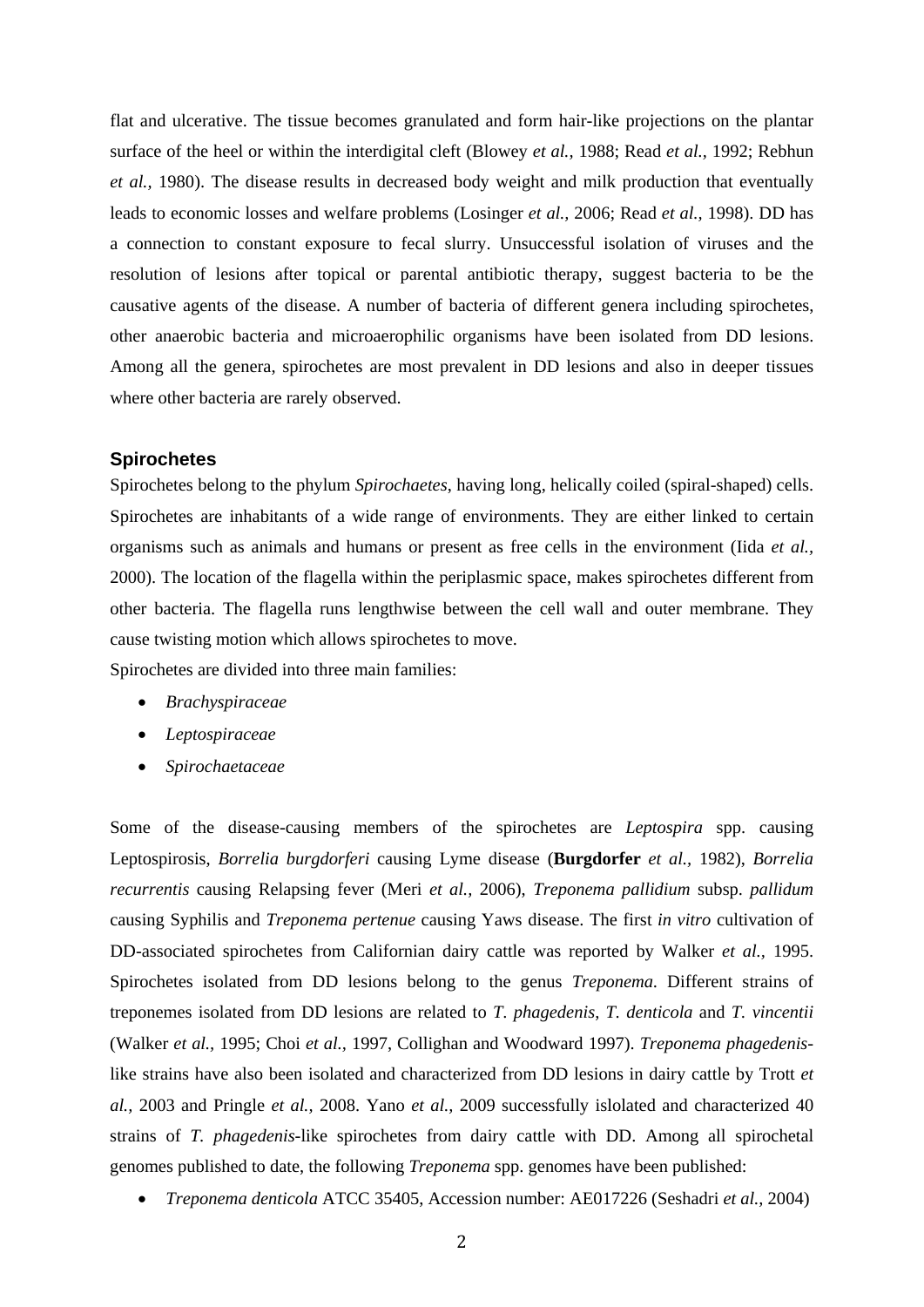- *Treponema pallidum* subsp. *pallidum* Nichols, Accession number*:* AE000520 (Fraser *et al.,* 1998)
- *Treponema pallidum* subsp. *pallidum* SS14, Accession number: CP000805 (Matejková *et al.,* 2008)
- *Treponema pallidum* subsp. *pallidum* Chicago, Accession number: CP001752 (Giacani *et al.,* 2010)

#### <span id="page-8-0"></span>**Next generation Sequencing and Assembly**

#### <span id="page-8-1"></span>*Sequencing*

In order to determine the nucleotide sequence of a DNA molecule, next generation high throughput sequencing techniques are widely used. Next generation sequencing techniques were selected by Nature Methods as the "method of the year" in 2007 (Schuster *et al.,* 2008). Before the advent of next generation sequencing techniques Sanger enzymatic dideoxy technique (Sanger *et al.,* 1977) and Maxam and Gilbert chemical degradation method (Maxam and Gilbert, 1977) were used for sequencing purposes. Initially these techniques were used for the sequencing of small fragments ranging from 1000 to 2000 bp until whole genome sequencing was first introduced by Sanger in 1980 using shotgun sequencing. In shotgun sequencing longer sequences of DNA are subdivided into smaller fragments, these fragments are then sequenced and reassembled. Shotgun sequencing started with the sequencing of small genomes such as genomes of the bacteriophage λ (Sanger *et al.,* 1982) and viruses (Fiers *et al.,* 1978; Chee *et al.,* 1990). Whole genome shotgun sequencing had been quite expensive and required a great deal of manual labour for the assembly of the sequenced fragments until the advent of automated assembly programs that decreased both the time and manual labour required for assembly. Another important step towards decreasing the time required for sequencing was use of paired end, in which both the ends of the DNA are sequenced simultaneously, allowing large and complex genomes to be sequenced in lesser time.

A typical sequencing process involves the following steps:

- 1. DNA fragmentation
- 2. PCR amplification
- 3. Photodetection
- 4. Size selection
- 5. Sequencing by synthesis (polymerase) or ligation (ligase)
- 6. Basecalling/colorspace
- 7. Analysis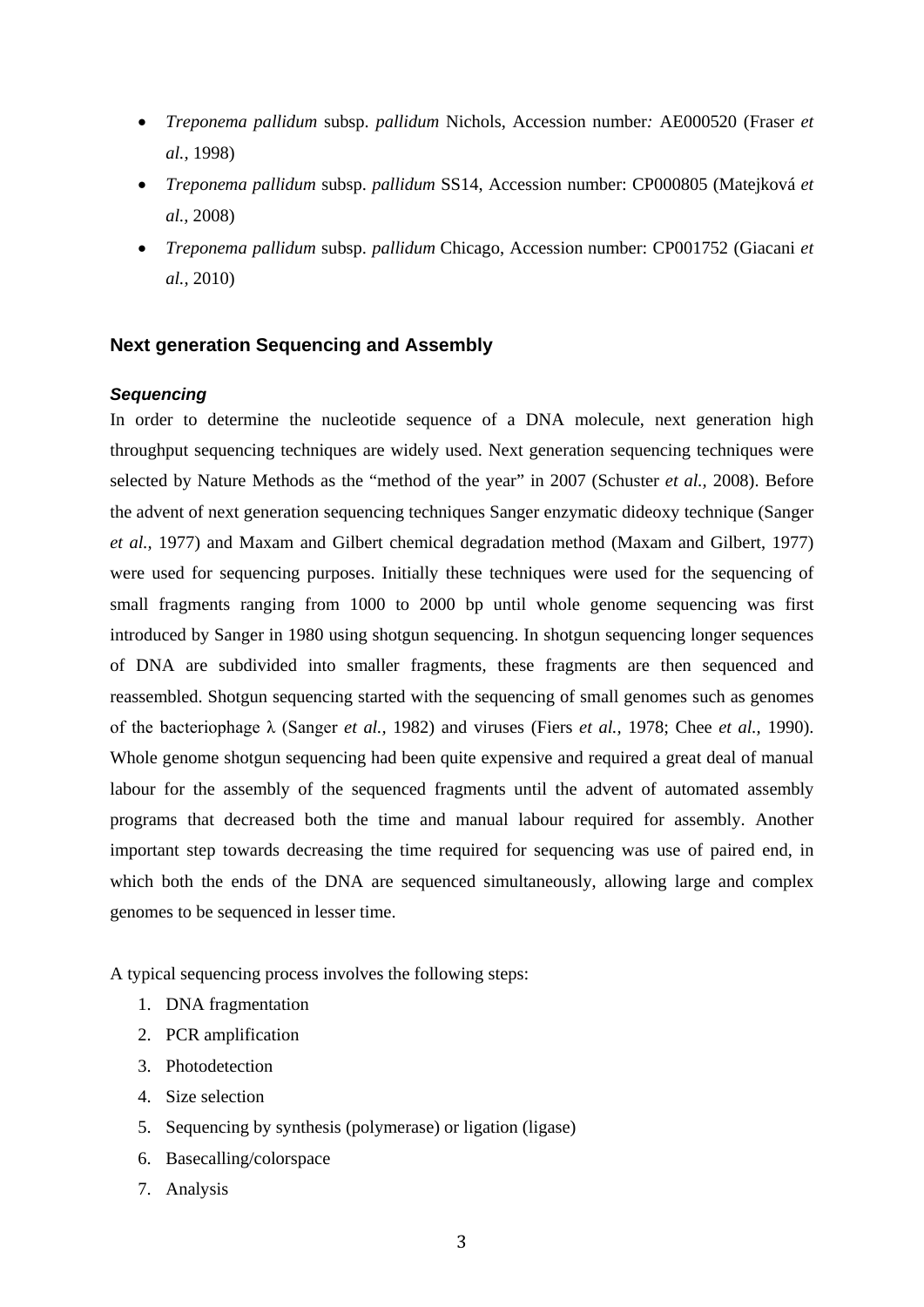Below are some of the next generation sequencing techniques that are in use these days:

| Technology                              | Approach                                                     | Read length    | Bp per run | Company<br>name              |  |
|-----------------------------------------|--------------------------------------------------------------|----------------|------------|------------------------------|--|
| Automated<br>Sanger<br>sequencer        | Synthesis in the<br>presence of dye<br>terminators           | Up to 900 bp   | 96 kb      | Applied<br><b>Biosystems</b> |  |
| ABI3730xl<br>$454/R$ oche<br>FLX system | Pyrosequencing on<br>solid support                           | $200 - 300$ bp | 80-120 Mb  | Roche<br>Applied<br>Science  |  |
| Illumina/<br>Solexa                     | Sequencing by<br>synthesis with<br>reversible<br>terminators | $30 - 40$ bp   | $1$ Gb     | Illumina,<br>Inc.            |  |
| <b>ABI/SOLiD Massively</b><br>parallel  | sequencing by<br>ligation                                    | 35bp           | $1-3$ Gb   | Applied<br><b>Biosystems</b> |  |

*Table 1: Advances in DNA sequencing (Morozova et al., 2009)*

### *454 Sequencing*

454 Sequencing is a sequencing technology applying the principle of pyrosequencing (Ronaghi, 2001). Pyrosequencing determines the DNA sequence using "Sequencing by Synthesis" approach. It involves taking a single strand of DNA to be sequenced and then synthesizing its complementary strand enzymatically, one base at a time. A chemoluminescent enzyme is added in the reaction mixture. Upon the incorporation of each nucleotide, this enzyme emits light that is detected to determine the nucleotide incorporated.

The complete 454 sequencing workflow is comprised of the following four steps:

#### *Generation of a single-stranded template DNA library*

In this step, the sample to be sequenced is collected. Samples from a variety of materials including genomic DNA, PCR products, BACs (bacterial artificial chromosome), and cDNA can be sequenced using this technique. Large samples such as genomic DNA and BACs are fractionated into small, 300- to 800-bp fragments. Smaller samples do not require fragmentation. A and B adapters are then added to these fragments using different molecular biology techniques, these adapters are short DNA fragments comprised of sequences complementary to a PCR primer,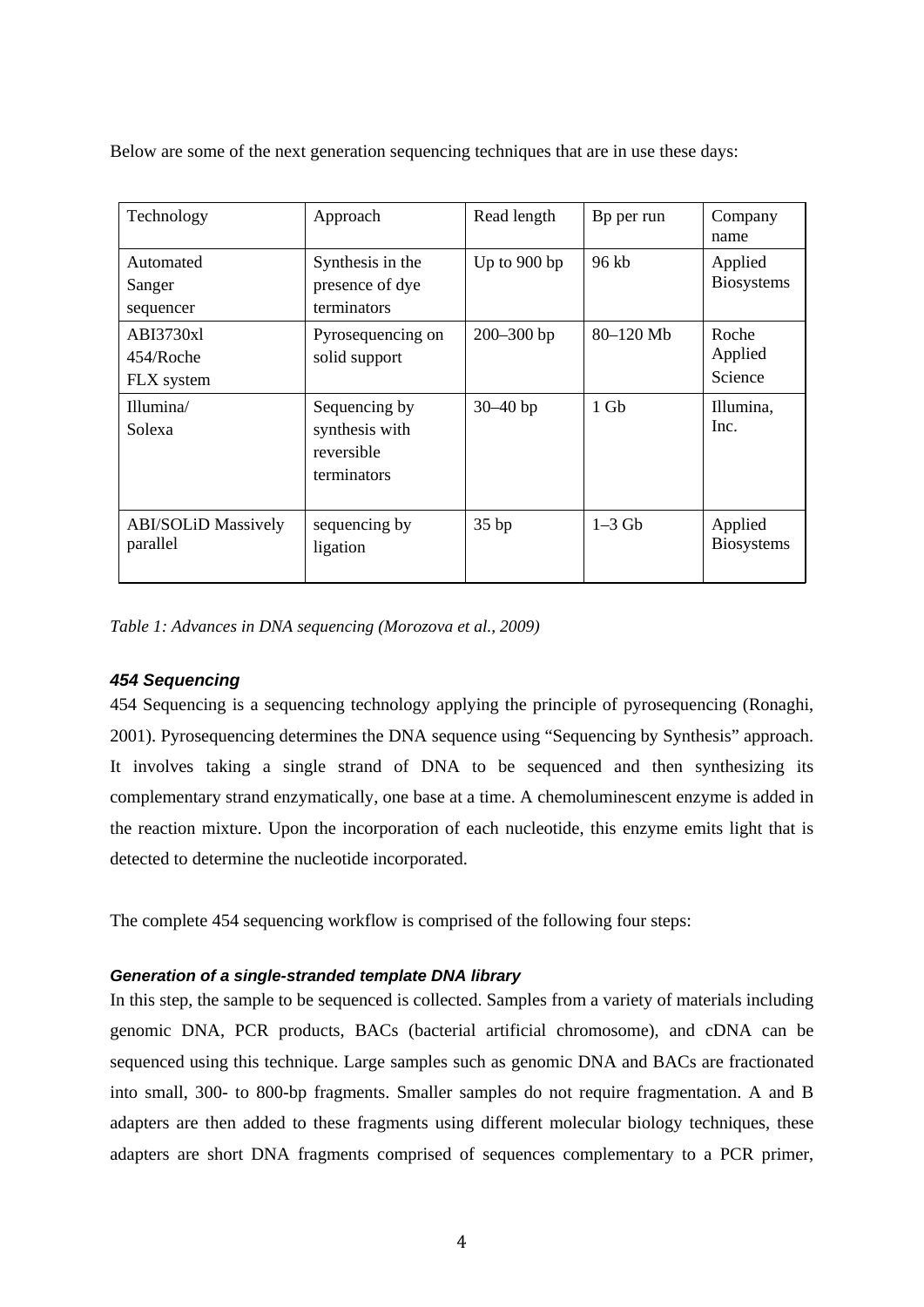sequencing primer and a key sequence. Each fragment is then immobilized to a DNA capture bead and loaded in microreactors, each microreactor containing one bead.

#### *Emulsion-based clonal amplification of the library*

PCR amplification of each unique sample library fragment is performed, all fragments are amplified in parallel, resulting in a copy number of several million per bead.

#### *Data generation via sequencing-by-synthesis*

Beads with PCR-amplified fragments are then loaded on the sequencing plate, each well of the plate having one bead. Nucleotides are then added to the fragment attached with the beads, resulting in a reaction that generates light signal. A CCD camera records the light signal emitted. Signal strength is proportional to the number of nucleotides added.

#### *Data analysis using different bioinformatics tools*

Sequencing software is then used to determine the nucleotide(s) incorporated using the colour and the strength of the signal emitted.

#### <span id="page-10-0"></span>*Assembly*

After the completion of the sequencing, the sequenced fragments have to be joined to create a representation of the original chromosome from which the DNA originated. The process of joining the fragments (reads) is known as assembly. A genome assembly algorithm takes all the reads, align them to one another and detect all the places where these reads overlap. Overlapping reads are then joined to make contig(s). Ideally one contig should be produced by an assembly program for each chromosome but this is difficult because some portions of the genomes remain unsequenced because of sequencing errors and those unsequenced portions cause gaps, producing more than one contig. Another assembly problem is the presence of large numbers of identical sequences, known as repeats. The reads originating from different copies of a repeat appear identical to the assembler and an assembler incorrectly combines those reads causing assembly errors.

#### <span id="page-10-1"></span>*Assembly algorithms*

<span id="page-10-2"></span>The assembly algorithms fall into two main categories:

#### • *De novo* **Assembly**

It is the process of assembling all the reads to form a new, unknown sequence. *De novo* assembly makes use of Greedy, Overlap-Layout-Consensus and Eulerian path algorithms.

#### <span id="page-10-3"></span>• **Mapping/Reference Assembly**

In mapping or reference assembly reads are assembled by aligning them to a previously known backbone sequence. It uses the Align-Layout-Consensus algorithm.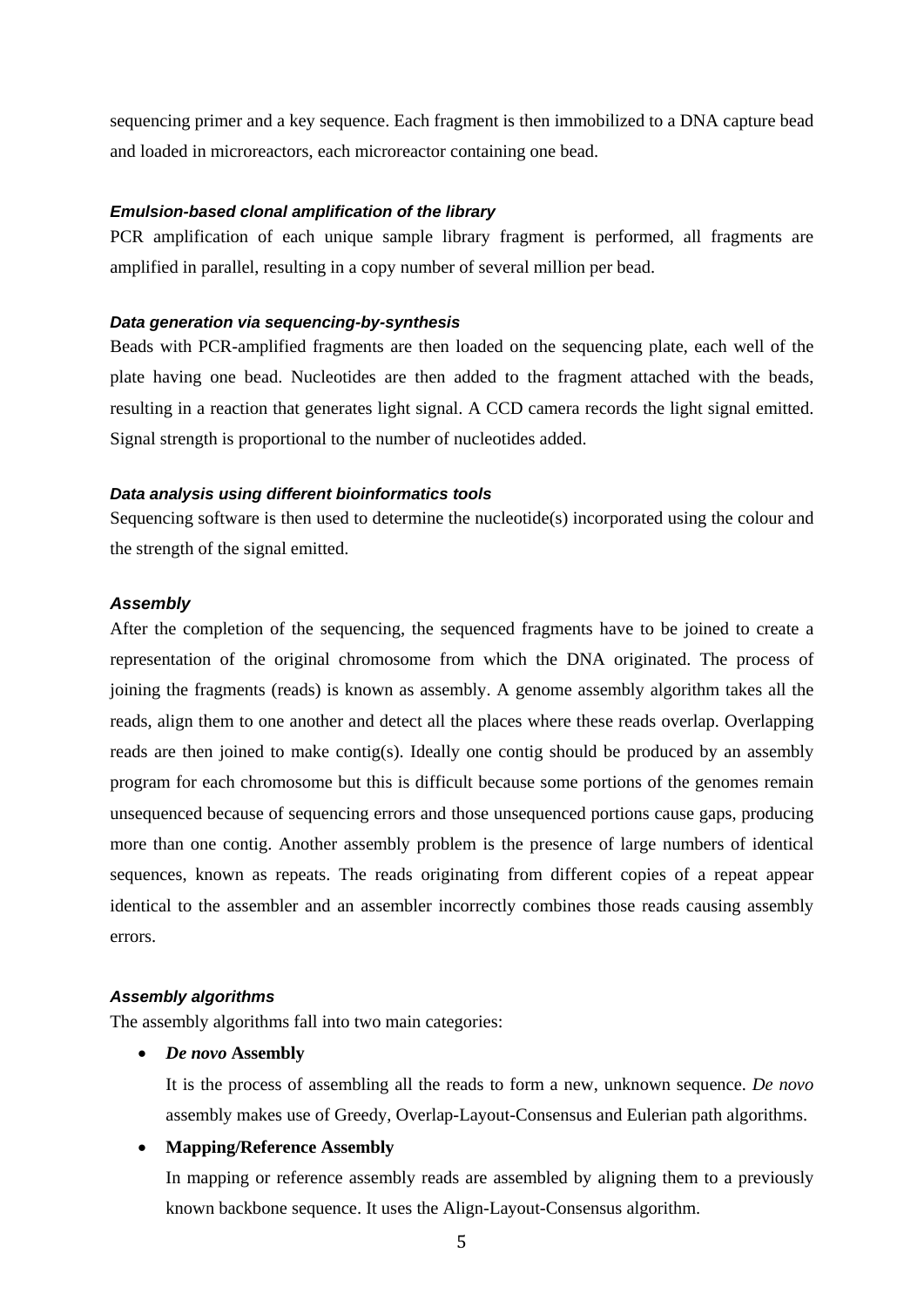#### <span id="page-11-0"></span>*Available assemblers*

There is a large number of assemblers, some commercial and some freely available are used for the assembly purpose depending upon the read types and the technology used. Some of the most commonly used assemblers are given below:

- MAQ (Mapping and Assembly with Quality) (http://maq.sourceforge.net/)
- AMOS (http://sourceforge.net/apps/mediawiki/amos/)
- MOSAIK (http://bioinformatics.bc.edu/marthlab/Mosaik)
- MIRA(http://sourceforge.net/apps/mediawiki/mira-assembler/index.php?title=Main Page)

#### <span id="page-11-1"></span>*Scaffolding*

The contigs are then ordered and oriented along a chromosome, using additional linking information like size of fragments generated through the shotgun and orientation of the read corresponding to the DNA.

#### <span id="page-11-2"></span>*Finishing*

The final step of assembly is to close the gaps known as finishing or gap closure. It is a time and cost intensive process (**Nagarajan** *et al***., 2010)** that requires 90 percent of the total time consumed in assembly. Gap closure is performed through different laboratory experiments and extensive manual curation is performed to validate the correctness of assembly.

#### <span id="page-11-3"></span>*Annotation*

Once the sequencing and assembly is done, the next step is to perform the annotation of the sequence. The main objective of the sequence annotation is to mine useful information from a large dataset that has been generated as a result of improved sequencing techniques. Generation of large amounts of sequence data has resulted in development of databases and repositories for genomic sequences. Most of the databases have now incorporated many analytical tools that facilitate genome annotation (Bhattacharyya, 2009). Annotation is of two types, structural annotation that involves localization of gene elements *e.g*. ORF prediction, gene structure, coding regions and prediction of regulatory motifs and functional annotation that involves assignment of function to the gene or DNA sequence in question. It assigns biochemical property, gene ontology and biological function. Regulatory and interaction networks are also predicted (Aubourg, 2001) and assigned to the obtained sequence. Different tools have been used to annotate the newly discovered sequence. BLAST provides some basic level of annotation. GENETOOLS is a group of web-based tools that integrates information from a broad range of resources and is useful for genome wide analysis. NMC Annotation Tool and eGOn V2.0 are connected to this database. NMC Annotation Tool provides information from UniGene (NCBI), EntrezGene, SwissProt and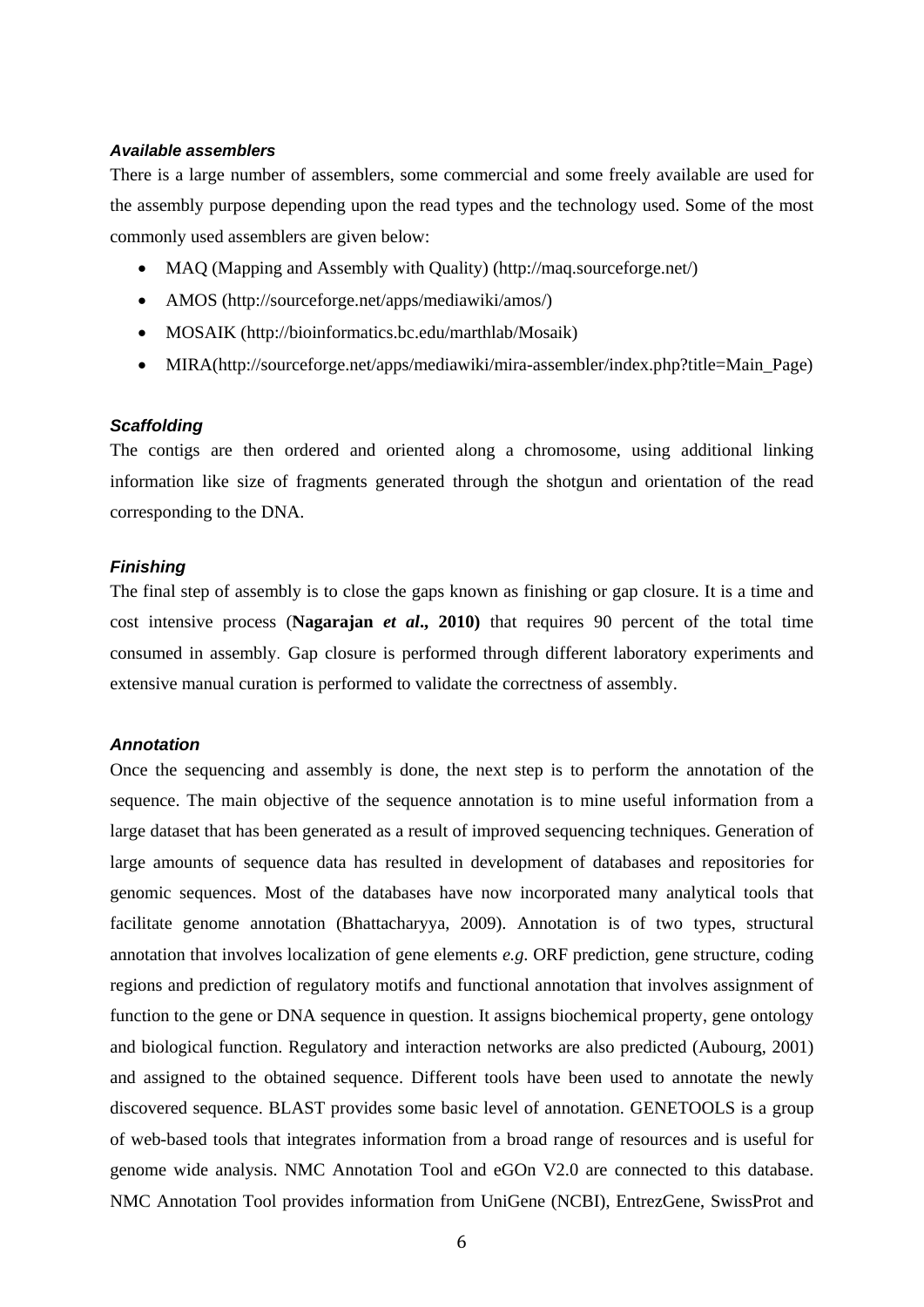Gene Ontology (GO). *eGOn V2.0* facilitates interpretation of GO annotation. GOanna is another tool that permits users to quickly add more GO annotations by transferring GO annotations from annotated gene products in other species based on a standard Blast searches against databases that contain GO annotated sequences. GOAnnotator is the tool that links uncurated annotations to the literature (Couto *et al.,* 2006)

#### <span id="page-12-0"></span>*Aim of the Study*

For this study reads from a 454 sequence run of a *Treponema phagedenis*-like genome were available. The size of the genome ranges from 3.2-3.5 Mbp and consists of one chromosome. Only a few genes has been sequenced for the human variant of *T. phagedenis*. These sequences show high similarity to the corresponding genes in our *T. phagedenis*-like strain and possibly they belong to the same species. The genome sequence of a human strain is underway [\(http://www.ncbi.nlm.nih.gov/sites/entrez?Db=genomeprj&cmd=ShowDetailView&TermToSear](http://www.ncbi.nlm.nih.gov/sites/entrez?Db=genomeprj&cmd=ShowDetailView&TermToSearch=48199) [ch=48199\)](http://www.ncbi.nlm.nih.gov/sites/entrez?Db=genomeprj&cmd=ShowDetailView&TermToSearch=48199) and comparison of this genome with the genome of bovine strains will sort out the taxonomyThe main aim of this study was to assemble and annotate the sequence using different bioinformatics tools and pipelines and to identify genes that could be important in the pathogenicity of *Treponema phagedenis-*like treponemes.

#### <span id="page-12-1"></span>MATERIALS AND METHODS

To achieve the aim of the study the following methodology was adopted

- 1. Input data was gathered.
- 2. Sequences were assembled.
- 3. Assembled sequences were then visualized.
- 4. Sequence annotation was performed.
- 5. Analysis on the annotation was performed.
- 6. Lipoproteins were predicted.

#### <span id="page-12-2"></span>**1. Data Gathering**

The data was received from Märit Pringle after sequencing of a *Treponema phagedenis*-like spirochete, strain V1, that was isolated and characterized from digital dermatitis lesions in Swedish dairy cattle (Pringle *et al.,* 2008).

#### <span id="page-12-3"></span>*Input data*

Input data was organized into three files.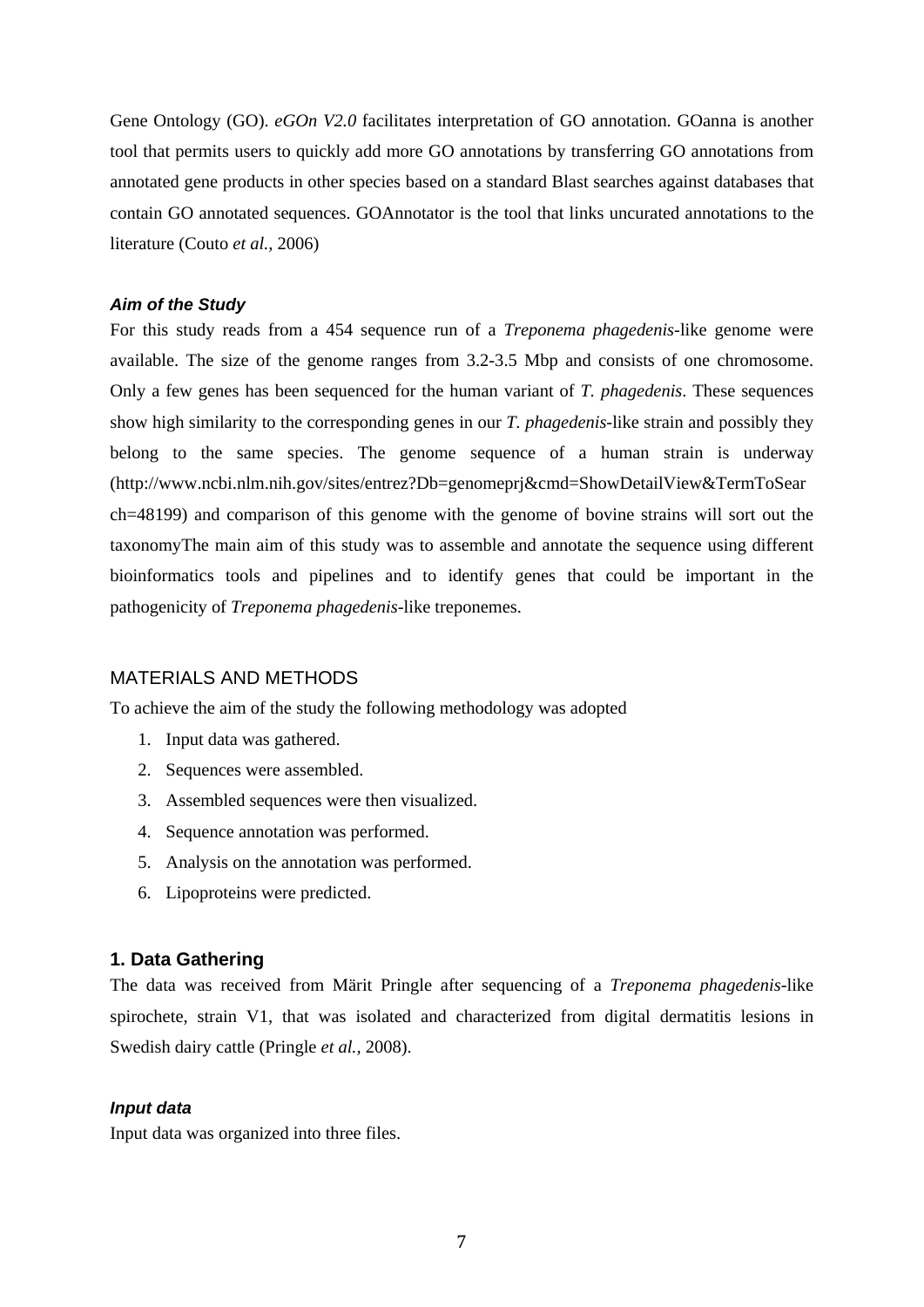#### *454Reads.fna*

It contained the nucleotide sequence of all the reads in fasta format.

#### *454Reads.qual*

It consists of the base quality score in fasta format corresponding to each read in the 454Reads.fna. The reads in this file are in the same order as in the corresponding 454Reads.fna file. For each base of the read, the quality value is shown. It contained the numerical quality for each nucleotide in the read. Quality file was also in fasta format.

#### *Sff file*

Sff stands for Standard Flowgram Format, it contains information on the signal strength for each flow and contains the traces. This file is used as the input file for different assembly softwares like Newbler that Roche/454 provides with the instrument, and for some other assemblers like Mira.

#### <span id="page-13-0"></span>**2. Assembly**

Mira3 (Chevreux *et al.,* 1999) was used to perform Assembly. Mira is a whole genome shotgun and EST sequence assembler for Sanger, 454 and Solexa/ Illumina data. The algorithm in the Mira assembler works in the following steps:

#### <span id="page-13-1"></span>*a. Data preprocessing*

In data preprocessing stage, High confidence regions (HCR) within each read is selected, based on the base quality values present there and also Low Confidence Regions are removed which usually contains the sequencing vector that is present at the start of each read.

#### <span id="page-13-2"></span>*b. Read Scanning*

Read Scanning is considered to be the start of the assembly process. In this step all the reads are compared with all the other reads and their reverse complement to find the possible overlaps between the reads.

#### <span id="page-13-3"></span>*c. Systematic match inspection*

Overlaps found during the Read scanning phase are inspected using the Smith Waterman Algorithm for the local alignment of all the overlaps. Score of the expected length of the overall and the overall computed score of the overlap are calculated. Then the overlaps with computed score within the threshold of expected score and with a reasonable length is accepted as true overlap, overlaps that does not fulfill the expected criteria are identified and rejected from the further assembly.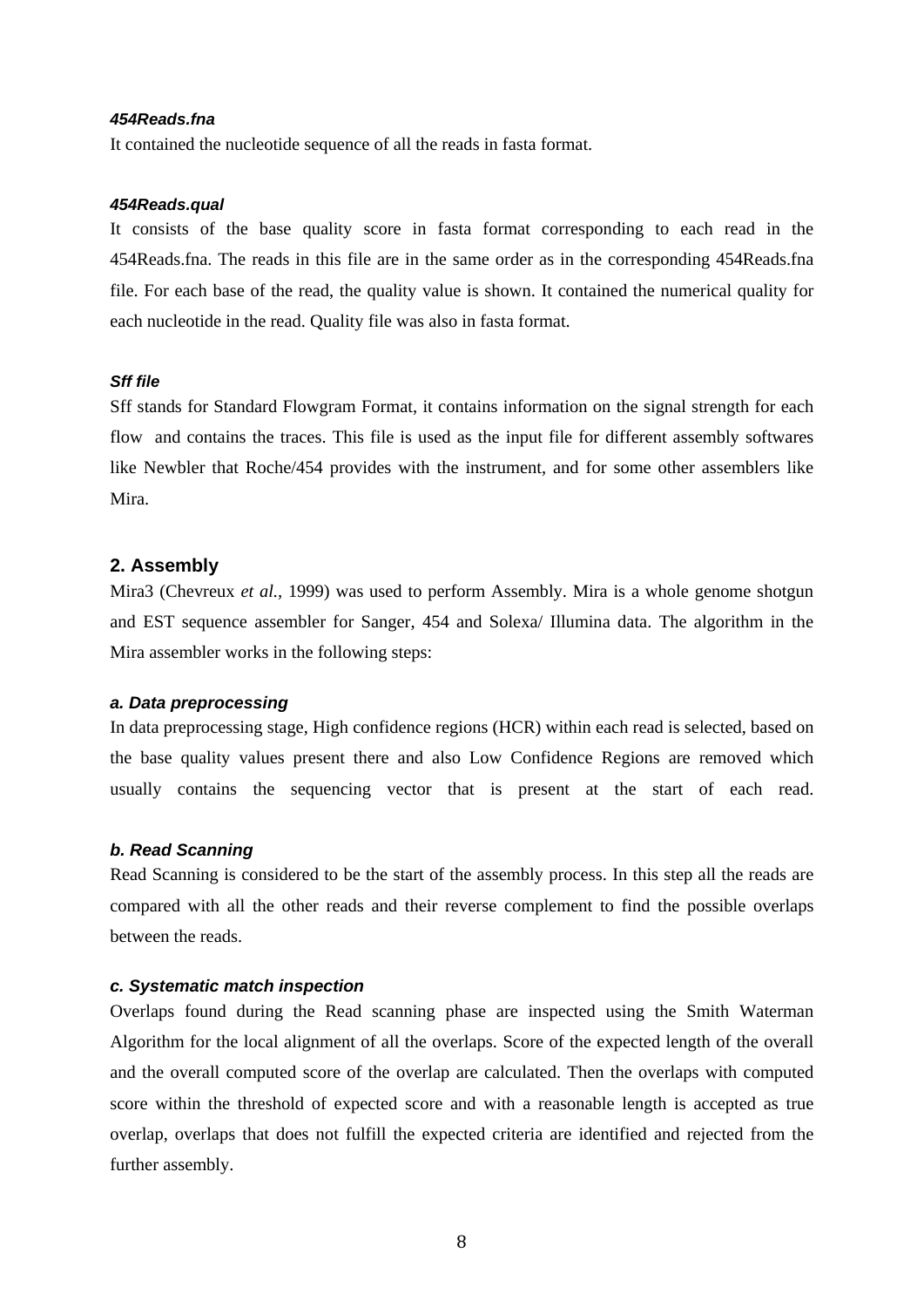#### <span id="page-14-0"></span>*d. Building contigs*

Overlaps found and verified in the systematic match inspection phase are then assembled into contigs using iterative pairwise sequence alignment.

#### <span id="page-14-1"></span>*e. Path finder and contig interaction*

In the path finder and Contig interaction phase, reads are added to the contigs based on their alignment with the consensus. If the new read integrate nice into the contig, it will be accepted if not it will be added to the same contig at some other position or skipped. The new read can then be added to another contig where possible or left as a single read contig if it does not fit in any of the contigs.

#### <span id="page-14-2"></span>*f. Consensus approval methods*

The consensus formed in the above phases is then approve using different methods.

#### <span id="page-14-3"></span>*g. Read Extension*

Two types of read extension is performed on the data, intracontig read extension and extra contig read extension. Intracontig read extension increases the coverage of contigs while extra contig read extension allows existing contigs to be joined after the assembly process. After extracontig extension, the contigs could be joined.

#### <span id="page-14-4"></span>*h. Contig linking and editing*

This is the last step of the assembly process where the contigs are linked wherever possible and errors in the assembly are corrected using the automatic finisher.

#### <span id="page-14-5"></span>*Assembly Parameters*

In order to run *de novo* assembly of 454 reads Mira uses fasta file containg reads, Fasta quality file containing quality values for reads and XML trace info file containing additional information like adaptor sequences. An adaptor sequence contains PCR primer, sequencing primer and a key and could be present in the read. Mira uses this information from XML file to trim these extra bases from the original sequence. All the three files were extracted from the sff file using SFF extract, a python script that inputs sff file and outputs fasta, fasta quality and XML trace info file. Mira was run using the following parameters:

Assembly type: whole genome, accurate.

Job : de novo Technology: 454 Merge XML info: yes

All the other settings were used as default for 454 technology.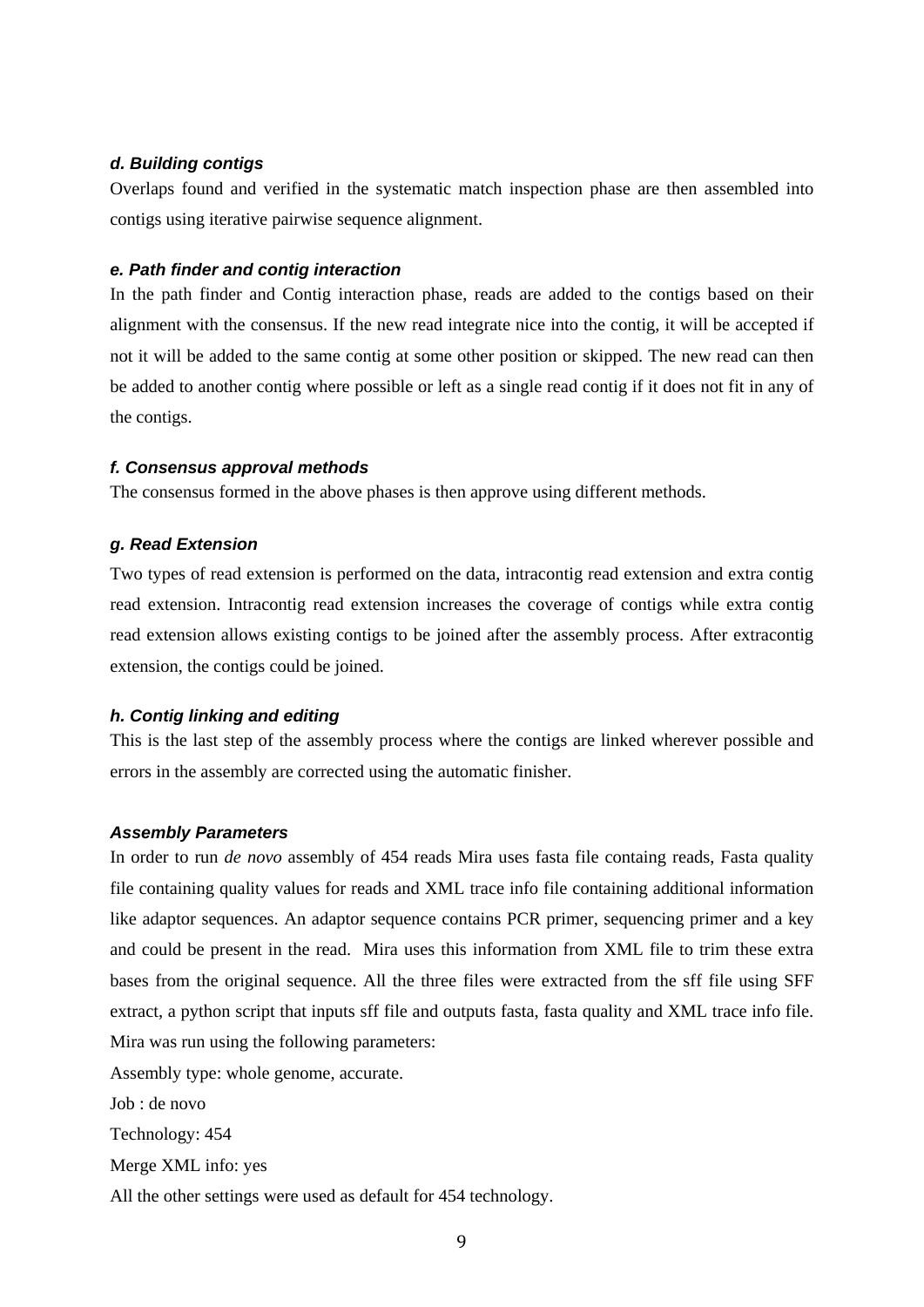#### <span id="page-15-0"></span>**3. Assembly Visualization:**

Assembly obtained from Mira was visualized and examined using Hawkeye (Schatz *et al.,* 2007). Hawkeye is a visual analytics tool for genome assemblies. Hawkeye is used for viewing and correcting errors from the assemblies. All levels of an assembly along with the summary statistics and assembly metrics can be analyzed using Hawkeye and mis-assemblies can be identified. It can be used for the visualization of assemblies of all sizes and it also perform various statistics besides visualization, performs different statistics that could detect contigs whose coverage is too deep and other possible mis-assemblies. Hawkeye is freely available and released as part of the open source AMOS project. In order to view assembly in Hawkeye, it must be first converted into the AMOS file type, ace file of Mira result was converted into Amos using toAmos script present in the AMOS project. The file was then used for Hawkeye. Assembly statistics including statistics on contigs length, reads used, GC contents, detailed graphical and statistical view of each contig including number of reads in it, GC content in indiviual contig and its length was performed.

#### <span id="page-15-1"></span>**4. Annotation**

Annotation was performed in following steps.

- Contigs of length greater then 100bp were selected and annotated using an in-house annotation pipeline GeneComp.
- Open reading frames (ORFs) were predicted using Glimmer. Glimmer is a tool that is especially designed to predict genes in bacterial and viral genomes. It uses interpolated Markov models to predict coding sequences. (Delcher *et al.,* 1999)
- ORFs with length greater than 100 bases were selected and translated into its respective peptide sequence.
- All the peptide sequences are than checked for their homologous proteins using Basic Local Alignment Search Tool (Blast).
- Multiple sequence alignment of the Blast results were than performed using Muscle (multiple sequence comparison by log-expectation).

#### <span id="page-15-2"></span>**5. Analysis**

For the analysis and visualization of the results of GeneComp, Artemis was used. Artemis is a DNA sequence visualization and annotation tools (**Rutherford** *et al.,* **2000).** Artemis can be used to analyse the results of compact genomes of bacteria, archea and lower eukaryotes. It can handle sequences of small genes to large genomes. Annotations and analysis in EMBL (Baker *et al.,* 2000) and GenBank (Benson *et al.,* 2000) can be visualized in Artemis. Besides visualization, Artemis can also be used as an annotation tool, it can be used to run blast and pfam searches on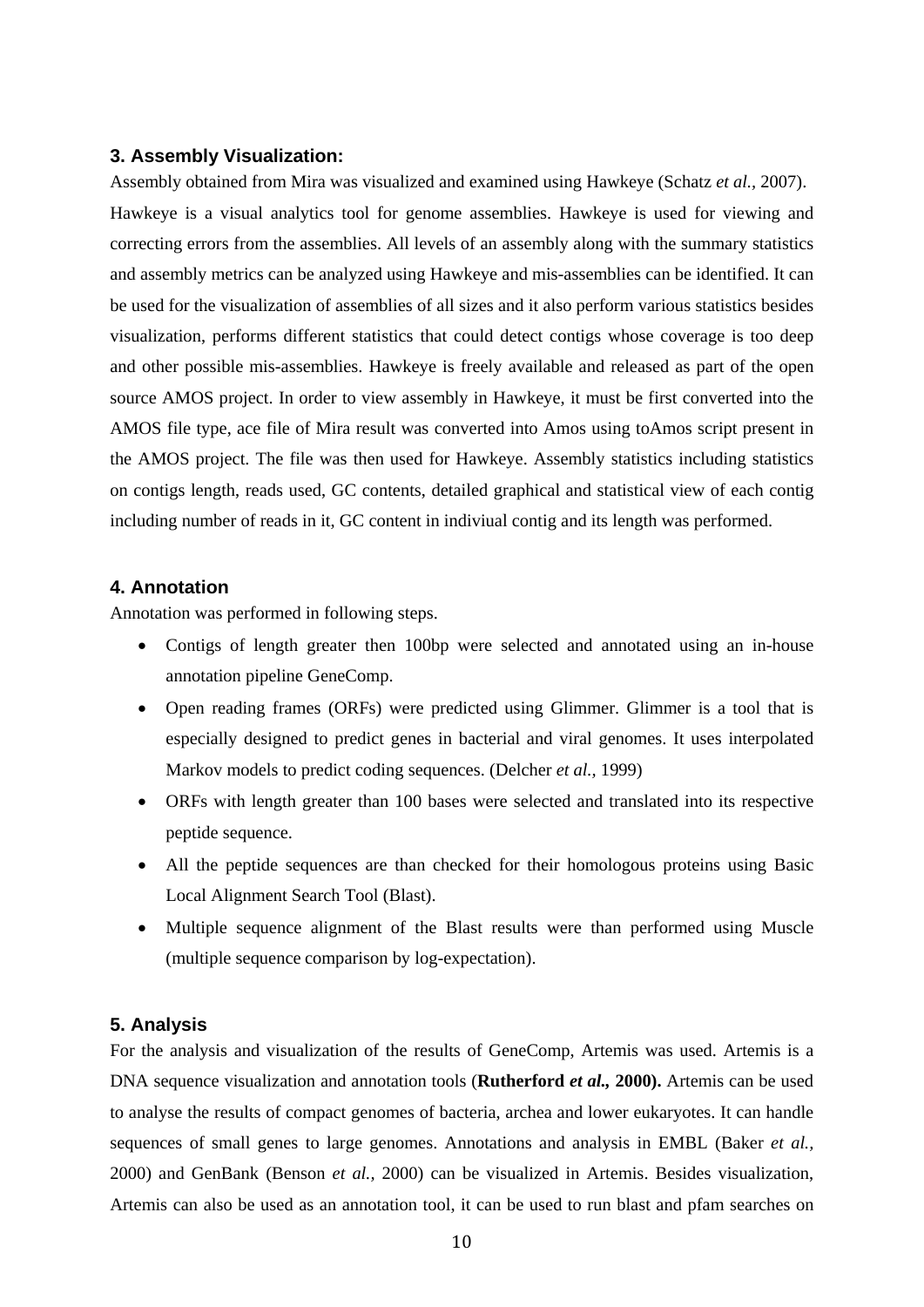the selected sequence. It was used to calculate the percentage of GC content in all the Contigs, genes that have homologues in *T. denticola*, *T. pallidum* and other bacteria.

#### <span id="page-16-0"></span>**6. Lipoproteins Prediction**

For the prediction of lipoproteins, LipoP 1.0 Server (Juncker *et al.,* 2003) and Splip were used and their results were cross-validated.

LipoP is used to predict lipoprotein signal peptides in Gram-negative eubacteria. It has the ability to distinguish between lipoproteins (SPaseII-cleaved proteins), SPaseI-cleaved proteins, cytoplasmic proteins, and transmembrane proteins. It also predicts cleavge sites, CleavI: Cleavage site for (signal peptidase I) and CleavII: Cleavage sites for (signal peptidase II) along with amino acid at position+2 after the Cleav2, where aspartic acid "D" shows that it is attached to the inner membrane, others are attached to the outer membrane. The Plot of scores is also shown for all the predicted classes, with their cleavage sites. Amino acid sequences of all the translated CDS in fasta format were given to LipoP server to find out the lipoproteins among all those sequences.

SpLip (Setubal *et al.,* 2006) is used to predict lipoproteins in spirochaetal genomes. It makes use of already predicted lipoproteins of spirochaetes like *T. denticola*, *T. pallidum* etc, making a training set for the query sequence. SpLip takes amino acid sequence as an input and predict that sequence to be a probable lipoprotein, possible lipoprotein or not a lipoprotein. The annotation "probable lipoprotein" is more likely being a *bona fide* lipoprotein as compared to the annotation "possible lipoprotein". In the result, SpLip shows the best hit and secondary hit with the cleavage site and score and size of the H-region, N-region and the lipobox.

Lipoproteins having their homologous protein sequences in *T. pallidum* were selected and analysed further.

#### <span id="page-16-1"></span>**7. Phylogenetic Analysis**

Phylogenetic analysis was performed using 16S rRNA sequence of *T. phagedenis* like strain V1 (Genbank accession number: DQ470655). The phylogenetic tree was constructed using neighbour joining method (Saitou and Nei, 1987) using a distance matrix comprised of 1239 nucleotides.

#### <span id="page-16-2"></span>RESULTS

#### <span id="page-16-3"></span>**Assembly:**

After performing assembly with Mira3, 812 contigs were formed, with average coverage of 29.39 and average consensus quality 79. Assembly statistics of Mira3 assembly has been shown in Table 1 and its graphical view also showing the length distribution of contigs is shown in Figure 1. GC Contents of the Contigs range from 25.29% to 63% with the average GC contents of all the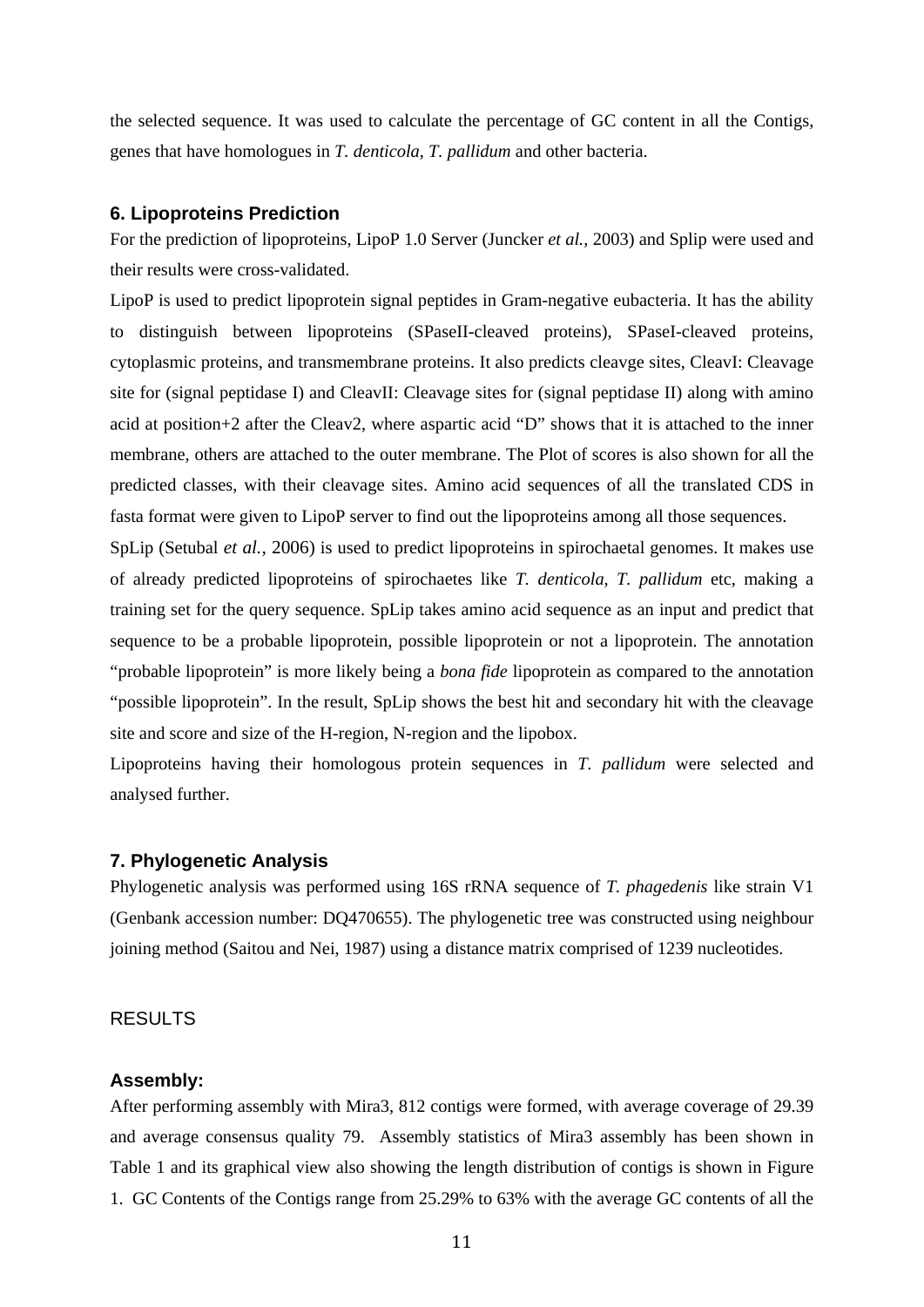|  |  | contigs 40.53%. GC content distribution can be seen in Figure 2. |  |  |  |
|--|--|------------------------------------------------------------------|--|--|--|
|  |  |                                                                  |  |  |  |

| Number of Contigs                           | 812     |
|---------------------------------------------|---------|
| Number of large Contigs (size $>10,000bp$ ) | 105     |
| Largest Contig size                         | 96846   |
| Number of small Contigs                     | 707     |
| Total reads used in all Contigs             | 295597  |
| Total number of bases in all Contigs        | 3560210 |
| <b>Average Consensus quality</b>            | 79      |
| Average GC contents                         | 40.53%  |
| Average Contig coverage                     | 29.39   |
| Lowest mismatches from consensus            | 0       |
| Highest mismatch from consensus             | 3.8     |

*Table 2. Assembly statistics of the Mira3 assembly.*

### <span id="page-17-0"></span>**Graphical view of the assembly using Hawkeye**

### <span id="page-17-1"></span>*Assembly Statistics*

Length distributions of all contigs and their GC contents were retrieved. Following window shows the statistics of the assembly and the length distribution of all the contigs.



*Figure 1. Graphical view of the Mira3 assembly*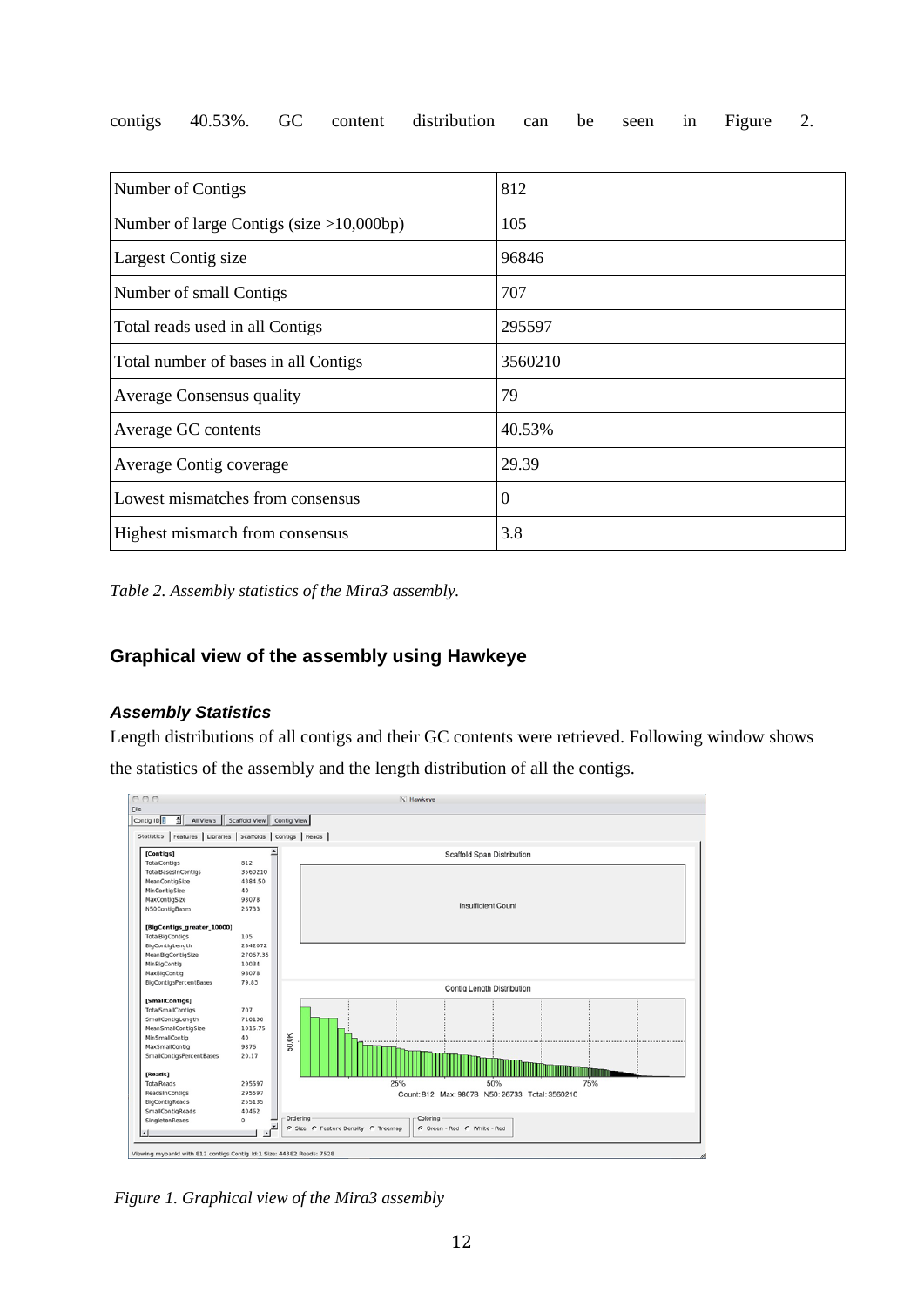#### <span id="page-18-0"></span>*GC Content*

GC contents of the contigs range from 25.29% to 63% with the average GC contents of all the contigs 40.53%.



*Figure 2. GC Content distribution graph of Mira3 contigs*

### <span id="page-18-1"></span>*Contig View*

| 000                            |                  |                           |                                                               |                    |                                                |                                           |               |                               | X Hawkeye : Contig View  |                                                    |                                                                              |              |                              |                           |                |                              |                 |            |                                  |
|--------------------------------|------------------|---------------------------|---------------------------------------------------------------|--------------------|------------------------------------------------|-------------------------------------------|---------------|-------------------------------|--------------------------|----------------------------------------------------|------------------------------------------------------------------------------|--------------|------------------------------|---------------------------|----------------|------------------------------|-----------------|------------|----------------------------------|
|                                |                  |                           |                                                               |                    |                                                |                                           |               |                               |                          |                                                    |                                                                              |              |                              |                           |                |                              |                 |            |                                  |
| Options                        |                  |                           |                                                               |                    |                                                |                                           |               |                               |                          |                                                    |                                                                              |              |                              |                           |                |                              |                 |            |                                  |
| Contig 18                      |                  | $\frac{1}{2}$ Offset 1012 | 호• A A Search                                                 |                    |                                                | $\left  \cdot \right $                    |               |                               |                          |                                                    |                                                                              |              |                              |                           |                |                              |                 |            |                                  |
|                                |                  |                           |                                                               |                    |                                                |                                           |               |                               |                          | Viewing Contig march 13 c18 [18] from 1012 to 1128 |                                                                              |              |                              |                           |                |                              |                 |            |                                  |
|                                |                  | vor                       | sono                                                          |                    | <b>KM</b>                                      |                                           | 7000          |                               |                          | <b>VIDO</b>                                        |                                                                              | <b>VMO</b>   | <b>STOP</b>                  | <b>TIOD</b>               |                | 1110                         |                 | 1100       |                                  |
|                                |                  |                           |                                                               |                    |                                                |                                           |               |                               |                          |                                                    |                                                                              |              |                              |                           |                |                              |                 |            |                                  |
| Consensus                      | mora             |                           | <b>CACTITITIATATITAC</b>                                      |                    | CIJA                                           | <b>CTT</b>                                | <b>C</b>      | <b>TTTATTATTTCC</b>           |                          |                                                    | <b>TTTTACCCCTTACCAATAA</b>                                                   |              | <b>CA</b>                    | <b>TTCTATC</b>            | $\circ$        | <b>AATT</b>                  | <b>CTC</b>      |            | <b>ATTETTATTI</b>                |
| F33GYHM02GBPTTTT               |                  | CAC                       | <b>TITTATATITAC</b>                                           |                    | CTTA<br><b>CTTT</b>                            | <b>CTT</b><br><b>IA A</b>                 | ю             |                               | <b>TTTCC</b>             | <b>TTTTACCC</b>                                    |                                                                              |              |                              |                           |                |                              |                 |            |                                  |
| F33GYHM02HYM                   |                  |                           | <b>CACTERIE AIRMIENT</b>                                      |                    |                                                | <b>IC-T-T-C</b>                           |               |                               | <b>ETHIC CO</b>          |                                                    | STITIA CCCCTTA C GAATA A GCA GATTTATTICTATCGC                                |              |                              |                           |                | <b>BGGWATTGCTCGGATTGTTA-</b> |                 |            |                                  |
| F33GYHM02JCf*<br>F33GYHM02FTL* |                  |                           | <b>CACITITIATATIAC</b><br><b>THE GC AGE THE FALLAGE BEACO</b> |                    | CTTA<br><b>CTTTT</b><br>$-0.01$ $+0.1$         | CTT<br>A A<br>CTTTGAAGGCTTGGGTTTATTATTTGC | <b>ICI</b>    | <b>TTTATTATTTCC</b>           |                          |                                                    | 61 T T T A C D C C T T A C G A A T A A G C A G A T T T A T T T C T A T C G C |              |                              |                           |                | <b>GGAATTGCKCGGATTGTTATT</b> |                 |            |                                  |
| F33GYHM02IZV*                  |                  |                           |                                                               | TITAC              | <b>CITTA</b><br><b>CTTT</b>                    | <b>CTT</b>                                |               |                               |                          |                                                    | <b>TTTTACCCCTTAC</b>                                                         | AATAA        | <b>ICA</b>                   | <b>ATTTATTTCTATC</b>      | $\overline{c}$ | AATT                         | CTC.            |            | <b>ATTGTTATT</b>                 |
| F33GYHM02F42                   |                  |                           |                                                               |                    |                                                |                                           |               |                               | <b>TTGC</b>              |                                                    | <b>TTTACCCCTTACL</b>                                                         |              |                              |                           |                |                              | C <sub>LO</sub> |            | TTATI                            |
| F33GYHM02H0f                   |                  |                           | <b>CACTITIFATATIAC</b>                                        |                    | <b>CTTA</b><br><b>CTTT</b>                     | <b>CTT</b>                                |               |                               | га тос                   |                                                    | <b>TTTACCCCTTAC</b>                                                          |              |                              |                           | псі<br>.c      | <b>AATT</b>                  | <b>CTC</b>      | <b>ATT</b> | T T A T T                        |
| F33GYHM02GO TTTTGCAC-TTTTATA   |                  |                           |                                                               |                    |                                                |                                           |               |                               |                          |                                                    |                                                                              |              |                              |                           |                |                              |                 |            |                                  |
| F33GYHM02JMr <sup>4</sup>      |                  | <b>CACIMENT</b>           |                                                               | TTAC               | CTTA<br><b>CTTT</b>                            | <b>CTT</b>                                | ĸе            | <b>TTTATTATTCC</b>            |                          |                                                    | <b>TTTTACCCCTTAC</b>                                                         | AATAA        | IC A                         | <b>ATTTATTTCTATC</b>      | $\circ$        | <b>AATT</b>                  | <b>CTC</b>      |            | ATT & TATT                       |
| F33GYHM02GU*                   |                  |                           | <b>IDAGET IT I A LATELYAOU</b>                                |                    |                                                |                                           |               |                               | <b>C</b>                 |                                                    | <b>IT T T A C C C C T T A C L</b>                                            | <b>AATAA</b> |                              | <b>ATTTATTCTATC</b>       |                | <b>IAAT</b>                  |                 |            | TTAT                             |
| F33GYHM02F7I*                  |                  | <b>CACTTTTTAT</b>         |                                                               | TTAC               | <b>CTTA</b><br><b>CTTT</b>                     | <b>CTT</b>                                | iC.           | <b>TITATTATTICC</b>           |                          |                                                    | <b>TTTTACCCCTTAC</b>                                                         | AATAA        | CA                           | <b>ATTTATTTCTATC</b>      | <b>O</b>       | <b>AATT</b>                  | <b>CTC</b>      | <b>ATT</b> | TTATT                            |
| F33GYHM02IU6*                  |                  |                           |                                                               |                    | FITTIGDA CTITTITE AT A TELA CGCT TA GC FTT GAA |                                           |               |                               |                          |                                                    |                                                                              |              |                              |                           |                | GGAATTGCTCGGATTGTTA-T        |                 |            |                                  |
| F33GYHM02HR <sup>4</sup>       |                  |                           | <b>CACTTITTATATTIAC</b>                                       |                    | <b>CTTA</b><br>CTTTCAA                         |                                           |               |                               |                          |                                                    |                                                                              |              |                              |                           |                |                              |                 |            |                                  |
| F33GYHM02I8Y                   |                  |                           | <b>ATTTACK</b>                                                |                    | <b>CTTAGOTTTGAA</b>                            |                                           |               | SCCTTCCGTTTATTATTTCCCTTTTACCC |                          |                                                    |                                                                              |              |                              |                           |                |                              |                 |            |                                  |
| F33GYHM02IH0*                  |                  | CACTT                     |                                                               | TTAC<br><b>COL</b> | <b>CTTT</b>                                    | <b>CTT</b>                                |               | <b>TITATTATTTCC</b>           |                          |                                                    | <b>TTTTACCCCTTAC CAATAACCA</b>                                               |              |                              | ATTTATTTCTATCCC           |                | AATT                         | <b>CTC</b>      |            | <b>ATT STTATT</b>                |
| F33GYHM02HO*                   |                  |                           |                                                               |                    | <b>THE GOACTELLE AT A LIBRAGGET A GOLFEN.</b>  |                                           |               |                               | <b>TOTAL COLOR</b>       |                                                    | <b>TTTTACCCCTTAC</b>                                                         |              |                              |                           |                |                              |                 |            | <b>STATE</b>                     |
| F33GYHM02GPL                   |                  |                           |                                                               |                    |                                                | <b>CTT</b>                                |               |                               |                          |                                                    | <b>THE ACCCCTTAC</b>                                                         |              |                              |                           |                | AATT                         | C T C           |            | TTATT                            |
| F33GYHM02IZB*                  |                  | <b>CACINATI</b>           |                                                               | TTACI              |                                                | <b>COT TT</b>                             |               |                               | тсо                      |                                                    | <b>TTTACCCCTTAC</b>                                                          |              |                              |                           |                | <b>GIA AT</b>                |                 |            | <b>THAT</b>                      |
| F33GYHM02GD*                   |                  |                           | <b>CACTTTTTATATTTAC</b>                                       |                    | CTTA<br><b>CTTT</b>                            | <b>CTT</b>                                |               |                               | <b>TTTCC</b>             |                                                    | <b>TTTTACCCCTTAC</b>                                                         | AATAA        | CA                           | <b>ATTTATTTCTATC</b>      | C              | <b>AATT</b>                  | CTC.            |            | <b>ATT TATT</b>                  |
| F33GYHM02GS*                   |                  |                           |                                                               |                    |                                                | $ -$                                      |               |                               | <b>TATTATTTCC</b>        |                                                    | FITTIN OC GOTTA OGAATAAGCA GATTIATTICTATC                                    |              |                              |                           |                |                              | <b>ICITICI</b>  |            | <b>TSTTATT</b>                   |
| F33GYHM02FKF                   |                  |                           |                                                               | TAC                |                                                | <b>CTT</b>                                |               |                               | TATITCC                  |                                                    | <b>TTTTACCCCTTAC</b>                                                         | AATA         |                              |                           |                |                              |                 |            |                                  |
| F33GYHM02G57                   |                  |                           |                                                               |                    |                                                | <b>CTT</b>                                |               |                               | пос                      |                                                    | <b>IT TTACCCOTTAC</b>                                                        |              |                              | AATAAGCAGATTERMEETOLEALCO |                | <b>GGAATTI</b>               | <b>TOM TO</b>   |            | <b>GATTIGTTATT</b>               |
| F33GYHM02G2I*<br>F33GYHM02H6f* |                  |                           | <b>CACTTITTATATTTAC</b>                                       |                    | <b>CTTA</b><br><b>CTTT</b>                     | <b>CTT</b><br>A A                         | C             | <b>TTTATTATTTCC</b>           |                          |                                                    | <b>TITTACCCCTTAC</b>                                                         | AATAA        | CA                           | <b>ATTTATTTCTATC</b>      | <b>IC</b>      | AATT                         | <b>CTC</b>      | ATT.       | <b>STTATT</b>                    |
| F33GYHM02HH*                   |                  |                           |                                                               |                    |                                                | <b>CTT</b>                                |               |                               | <b>THO CH</b><br>TAITICC |                                                    | <b>TTTTACCCCTTACC</b><br><b>TTTTA-CCCTTAC</b>                                | AATAA        | <b>COL</b><br>C <sub>A</sub> | <b>LIATTELATO</b>         |                | AATT<br>AATT                 | <b>CTC</b>      |            | <b>STILLA</b><br><b>ATTSTTAR</b> |
| F33GYHM02I2U*                  | <b>TELEPHONE</b> |                           |                                                               |                    | ICA CTITTI AT AITTA C GC TTA GC TTI GAA        |                                           | <b>CITICE</b> | 订百德                           |                          |                                                    |                                                                              |              |                              |                           |                |                              |                 |            |                                  |
| F33GYHM02HO <sup>*</sup> TTTTT |                  |                           | CACITITIAIATTIAC                                              |                    | CTTA<br><b>CTTT</b>                            | <b>CTT</b><br>A A                         | IC.           | <b>TTTATTATTTCC</b>           |                          |                                                    | <b>TTTTACCCCTTACCAATAACCA</b>                                                |              |                              | ATTTATTTCTATCTC           |                | AATT                         | <b>CTC</b>      |            | <b>ATTS TART</b>                 |
| F33GYHM02GO*                   |                  |                           | <b>CACTILIATATIL</b>                                          |                    |                                                |                                           |               |                               |                          |                                                    | <b>CCCTTAC</b>                                                               |              |                              |                           |                |                              |                 |            | <b>TIGT TAL</b>                  |
| F33GYHM02FOM                   |                  |                           | <b>ACTITITATATITAC</b>                                        |                    | CTTA<br><b>CTTT</b>                            | <b>CTT</b>                                | XG.           |                               | T C C                    |                                                    | TITTACCCCTTAC                                                                |              | C <sub>A</sub>               |                           |                | A A                          | <b>CTC</b>      |            | $TA-I$                           |
| F33GYHM02GAM                   |                  |                           | <b>TTTTATATTTAC</b>                                           |                    | <b>CONTA</b><br><b>CTTT</b>                    |                                           | <b>ICTTCC</b> |                               | <b>MATIC C</b>           | <b>THE THEIR</b>                                   | <b>CCCITAC</b>                                                               |              |                              |                           |                | <b>GIG AVALT</b>             | <b>CTC</b>      |            | <b>CIT TA</b>                    |
| F33GYHM02JW*                   |                  |                           |                                                               |                    | TTTATATTTACGCTTAGCTTTGAA                       |                                           | <b>CTTROC</b> | <b>TITATTATTICC</b>           |                          |                                                    | TTTTACCCCTTAC «AATAA «CA «ATTTATTTCTATC»                                     |              |                              |                           | - C            | AATT                         | <b>CTC</b>      | <b>ATT</b> | <b>STTATT</b>                    |
| F33GYHM02JTT*                  |                  |                           |                                                               |                    |                                                |                                           |               |                               |                          |                                                    |                                                                              |              |                              |                           |                | <b>GOAATTGCTCGGATTGTTA</b>   |                 |            |                                  |
| $\blacksquare$                 |                  |                           |                                                               |                    |                                                |                                           |               |                               |                          |                                                    |                                                                              |              |                              |                           |                |                              |                 |            |                                  |
| Viewing Contig 18              |                  |                           |                                                               |                    |                                                |                                           |               |                               |                          |                                                    |                                                                              |              |                              |                           |                |                              |                 |            |                                  |

*Figure 3. Contig view showing part of contig 18 (largest contig)*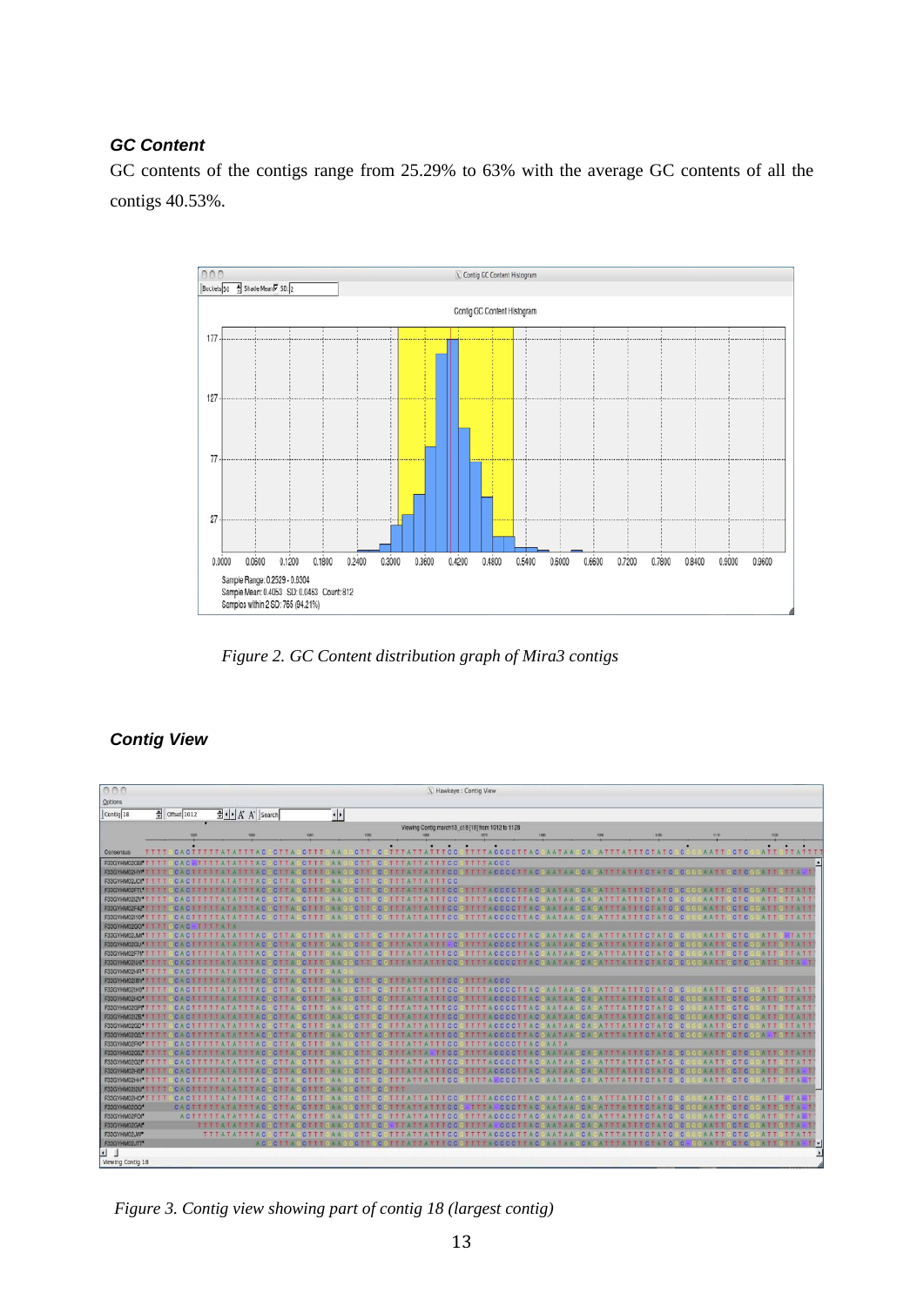### <span id="page-19-0"></span>**Newbler Assembly:**

| Number of Contigs:   | 309    |
|----------------------|--------|
| GC Content:          | 39.53% |
| Mismatch percentage: | $0-1$  |

### <span id="page-19-1"></span>**Velvet Assembly:**

| Number of contigs: | 18976 |
|--------------------|-------|
| Average Mismatch:  | 25%   |

### <span id="page-19-2"></span>**Annotation**

With GeneComp 3507 ORFs were predicted containing 2581590 base pairs. Gene density, GC percentage and the calculated number of homologous genes of the predicted CDS are shown in Table 3.

| Predicted ORFs (>100bp)                                                        | 3507                                    |
|--------------------------------------------------------------------------------|-----------------------------------------|
| Number of bases in all ORFs                                                    | 2581590                                 |
| Density                                                                        | 1.159 genes per kb (862 bases per gene) |
| GC percentage                                                                  | 39.92                                   |
| Predicted ORFs encoding for homologous proteins<br>in T. denticola             | 1018                                    |
| Predicted ORFs encoding for homologous proteins<br>in T. pallidum              | 382                                     |
| Predicted ORFs encoding for homologous proteins<br>in different other bacteria | 721                                     |
| Predicted ORFs encoding for hypothetical proteins                              | 1394                                    |

<span id="page-19-3"></span>*Table 3. General information of the annotation performed with GeneComp*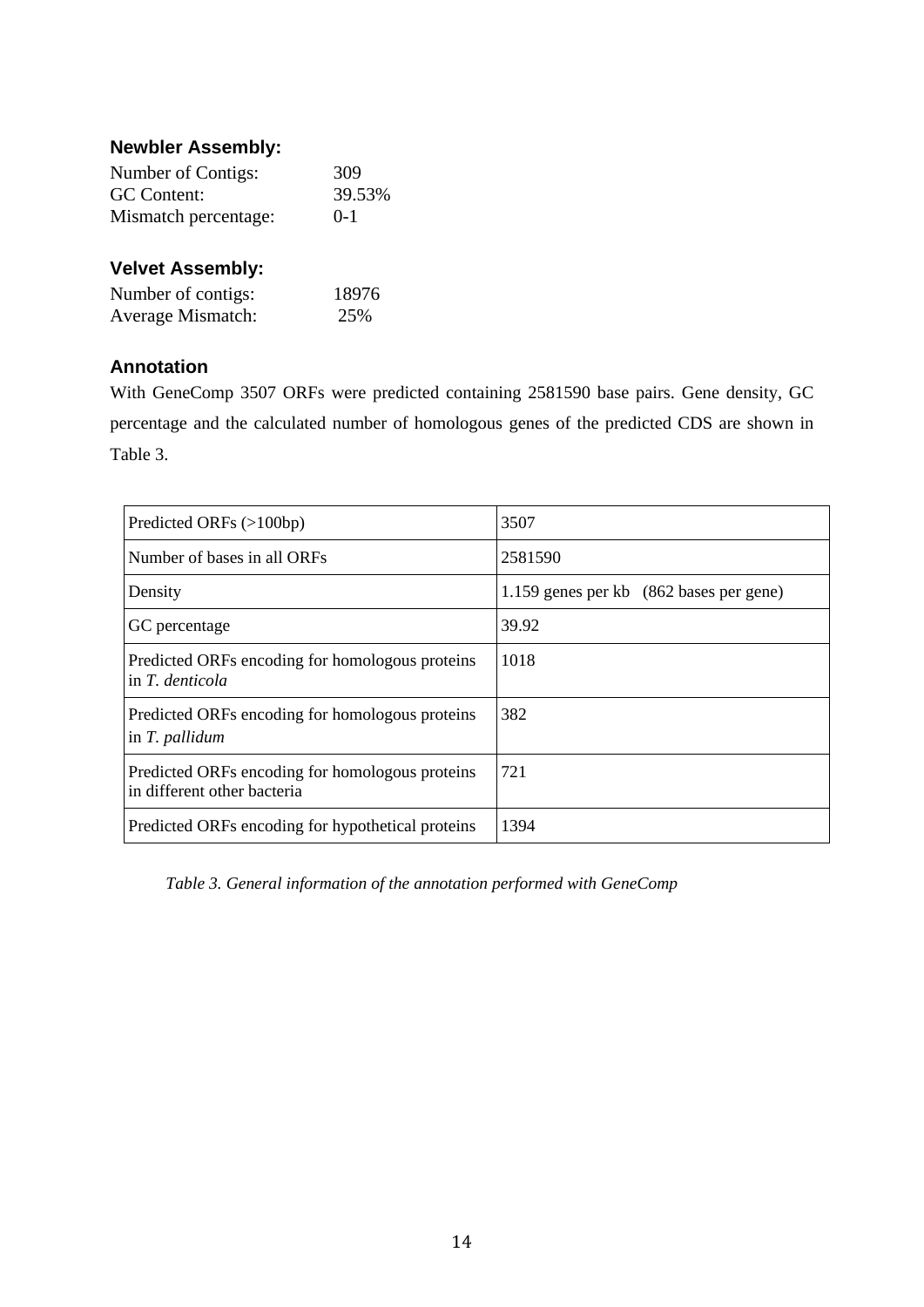#### *Artemis View*



*Figure 4. Graphical view of the GeneComp annotation in Artemis*

#### <span id="page-20-0"></span>*Genes with Potential Role in Pathogenesis and Virulence*

Following table shows the number of predicted ORFs that could be involved in the pathogenesis and virulence.

| Putative gene                     | No of genes |
|-----------------------------------|-------------|
| <b>ORFs</b> encoding Lipoproteins | 123         |
| <b>ORFs</b> encoding Hemolysins   | 3           |
| <b>ORFs</b> encoding Proteases    | 17          |
| <b>ORFs</b> encoding Lipases      |             |
| <b>ORFs</b> encoding Antigens     | 11          |

*Table 4. The number of predicted genes with possible role in pathogenesis and virulence.*

#### <span id="page-20-1"></span>*Lipoproteins*

LipoP predicted 123 lipoproteins among all the translated predicted ORFs. Among these 123 lipoproteins, 49 were homologous to *T. denticola* proteins and 16 to *T. pallidum* proteins. Splip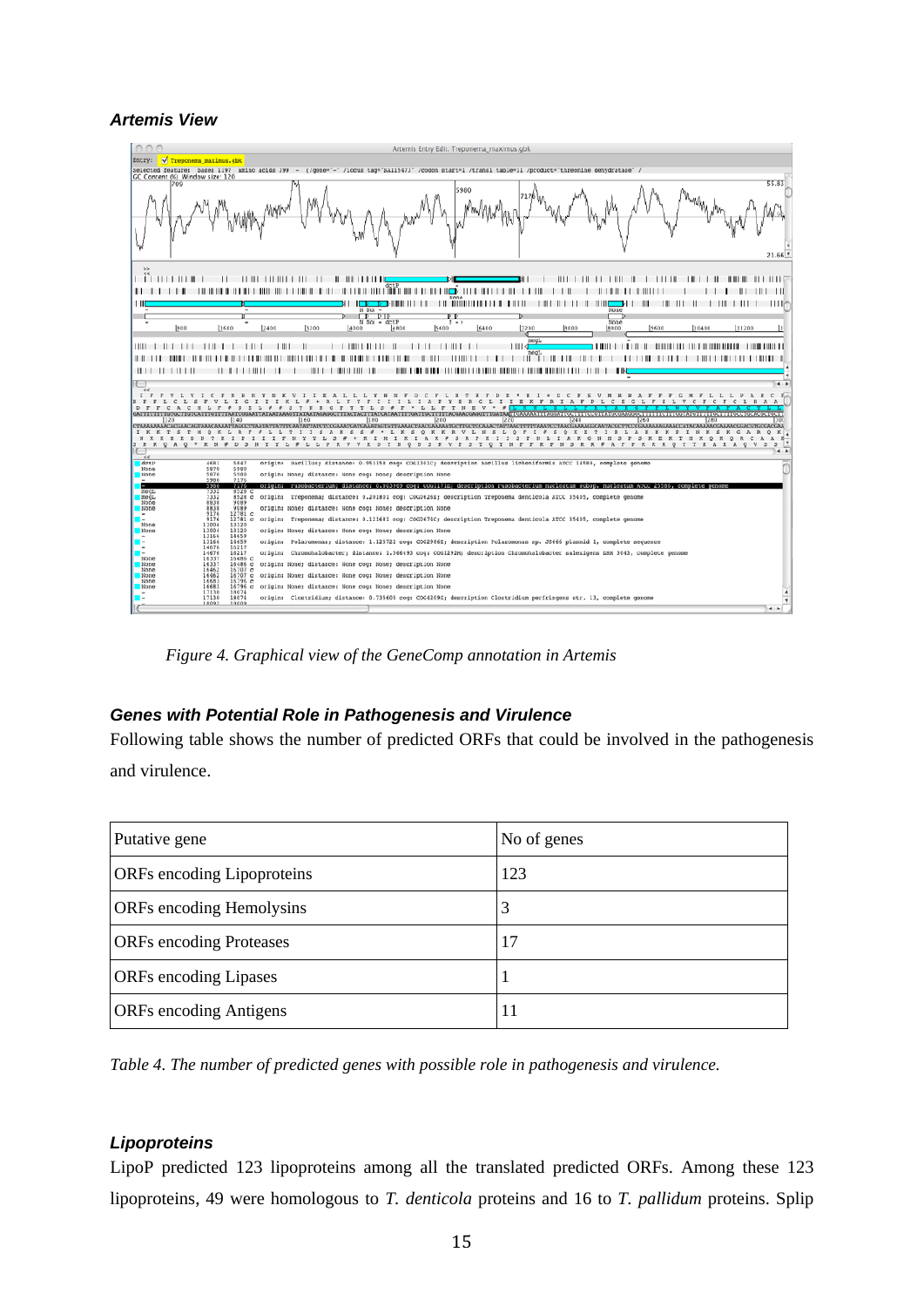predicted total 140 lipoproteins including 10 possible and 130 probable lipoproteins. Among all 140, 58 were homologous to *T. denticola* proteins and 15 to *T. pallidum* proteins*.* Sample output from LipoP is shown in Table 5 and Figure 5 and from that of SpLip is shown in Table 6.

#### **# SAI15544 SpII score=26.4858 margin=15.4067 cleavage=19-20 Pos+2=T**

 $#$  Cut-off=-3

| SAI15544 | LipoP1.0:Best   | SpII       | $\mathbf{1}$ | $\mathbf{1}$ | 26.4858     |                       |  |
|----------|-----------------|------------|--------------|--------------|-------------|-----------------------|--|
| SAI15544 | LipoP1.0:Margin | SpII       | $\mathbf{1}$ | $\mathbf{1}$ | 15.4067     |                       |  |
| SAI15544 | LipoP1.0:Class  | SpI        | $\mathbf{1}$ | $\mathbf{1}$ | 11.0791     |                       |  |
| SAI15544 | LipoP1.0:Class  | <b>CYT</b> | $\mathbf{1}$ | $\mathbf{1}$ | $-0.200913$ |                       |  |
| SAI15544 | LipoP1.0:Signal | CleavII    | 19           | 20           | 26.4858     | # VLLVS CTKSK Pos+2=T |  |
| SAI15544 | LipoP1.0:Signal | CleavI     | 25           | 26           | 10.2489     | #TKSKT ESEQG          |  |
| SAI15544 | LipoP1.0:Signal | CleavI     | 23           | 24           | 8.82631     | # SCTKS KTESE         |  |
| SAI15544 | LipoP1.0:Signal | CleavI     | 24           | 25           | 7.9721      | # CTKSK TESEQ         |  |
| SAI15544 | LipoP1.0:Signal | CleavI     | 21           | 22           | 6.54629     | # LVSCT KSKTE         |  |
| SAI15544 | LipoP1.0:Signal | CleavI     | 27           | 28           | 6.23338     | # SKTES EQGAV         |  |
| SAI15544 | LipoP1.0:Signal | CleavI     | 19           | 20           | 4.42421     | # VLLVS CTKSK         |  |
| SAI15544 | LipoP1.0:Signal | CleavI     | 26           | 27           | 4.35515     | # KSKTE SEQGA         |  |
| SAI15544 | LipoP1.0:Signal | CleavI     | 22           | 23           | 4.19607     | # VSCTK SKTES         |  |
| SAI15544 | LipoP1.0:Signal | CleavI     | 17           | 18           | 3.06006     | # SAVLL VSCTK         |  |
| SAI15544 | LipoP1.0:Signal | CleavI     | 20           | 21           | 1.03796     | # LLVSC TKSKT         |  |
| SAI15544 | LipoP1.0:Signal | CleavI     | 28           | 29           | 0.208823    | # KTESE QGAVS         |  |
| SAI15544 | LipoP1.0:Signal | CleavI     | 18           | 19           | $-0.859783$ | # AVLLV SCTKS         |  |
| SAI15544 | LipoP1.0:Signal | CleavI     | 30           | 31           | $-1.40653$  | # ESEQG AVSKT         |  |
| SAI15544 | LipoP1.0:Signal | CleavI     | 16           | 17           | $-2.83057$  | # VSAVL LVSCT         |  |
|          |                 |            |              |              |             |                       |  |

*Table 5. Output of LipoP for protein sequence having id SAI15544*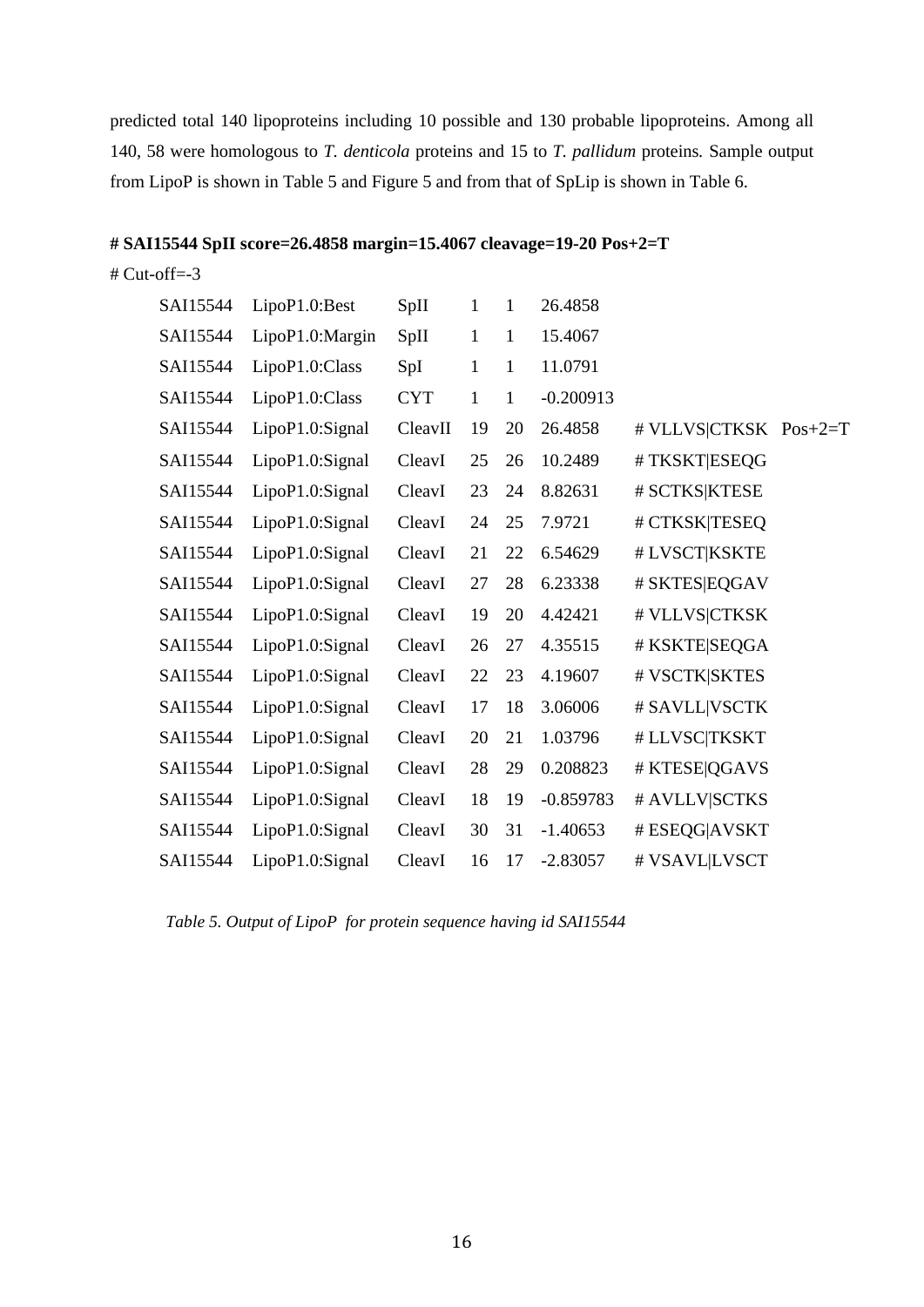

*Figure 5. Output for protein sequence having id SAI15544*

# Results for ORF SAI15544 – gamma-glutamyl transpeptidase 71588:73366 forward MW:63735: PROBABLE LIPOPROTEIN

|                  | <b>BEST HIT</b> | <b>SECONDARY</b><br><b>HIT</b> |
|------------------|-----------------|--------------------------------|
| cleavage site    | 19              | - 1                            |
| score H-Region   | 23.500000       | $-100.000000$                  |
| score Lipobox    | 8.231000        | 100                            |
| size of H-Region | 10              | -5                             |
| score N-Region   |                 |                                |

*Table 6. Output of SpLip for protein sequence having id SAI15544*

### <span id="page-22-0"></span>*Analysis of predicted lipoproteins having homologues in T. pallidum*

Below is the table providing the analysis of the lipoprotein sequences that have homologous proteins in *T. pallidum*:

| Protein ID | Protein Length | SpII<br>Length | Lipobox<br>sequence | T. pallidum<br>homologue's<br>accession<br>number | Function                |
|------------|----------------|----------------|---------------------|---------------------------------------------------|-------------------------|
| SAI15793   | 307            | 17             | <b>ILTG</b>         | NP_218816.1                                       | Hypothetical<br>protein |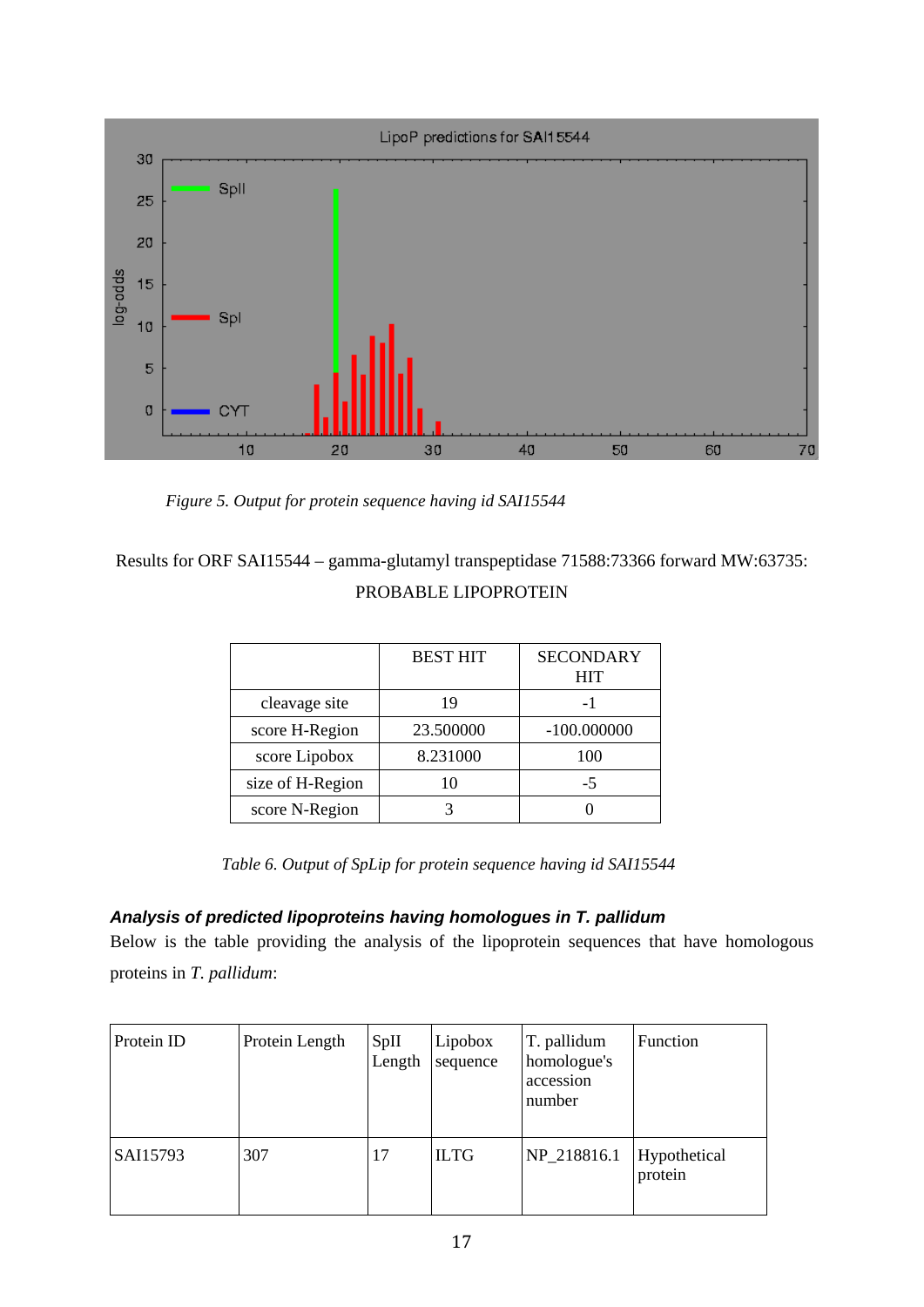| SAI15862 | 309 | 22 | <b>LLVG</b> | NP 218602.1 | ABC transporter,<br>periplasmic<br>binding protein<br>(troA)                    |
|----------|-----|----|-------------|-------------|---------------------------------------------------------------------------------|
| SAI15971 | 344 | 21 | <b>CFTG</b> | NP_219205   | Membrane<br>protein (tmpA)                                                      |
| SAI16225 | 236 | 18 | <b>IFSS</b> | NP_219209   | Hypothetical<br>protein TP0772                                                  |
| SAI16565 | 346 | 20 | <b>LLGA</b> | NP_219092   | Spermidine/putre<br>scine ABC<br>transporter,<br>periplasmic<br>binding protein |
| SAI16582 | 342 | 18 | <b>LLIC</b> | ADD72890    | Thiamine<br>biosynthesis<br>lipoprotein ApbE                                    |
| SAI16975 | 273 | 20 | <b>LFFS</b> | NP_218749   | Amino acid ABC<br>transporter,<br>periplasmic<br>binding protein<br>(hisJ)      |
| SAI17190 | 81  | 20 | <b>AAGF</b> | ADD73081    | P26 [Treponema<br>pallidum subsp.<br>pallidum str.<br>Chicago]                  |
| SAI17208 | 353 | 21 | <b>GFGS</b> | ADD73092    | Conserved<br>hypothetical<br>protein                                            |
| SAI17236 | 194 | 19 | <b>LFVS</b> | ADD72615    | Conserved<br>hypothetical<br>protein                                            |
| SAI17243 | 284 | 21 | <b>FFSS</b> | NP_218894   | Hypothetical<br>protein TP0453                                                  |
| SAI17436 | 311 | 18 | <b>CFAS</b> | ADD72776    | Conserved<br>hypothetical<br>protein                                            |
| SAI18198 | 501 | 28 | <b>VSAR</b> | ADD72934    | Periplasmic<br>serine protease<br>D <sub>O</sub>                                |
| SAI18227 | 177 | 20 | <b>AAVS</b> | ADD72398    | Putative LysM<br>domain protein                                                 |
| SAI18264 | 568 | 20 | <b>LIIS</b> | NP_218985   | Periplasmic<br>serine protease,<br>putative                                     |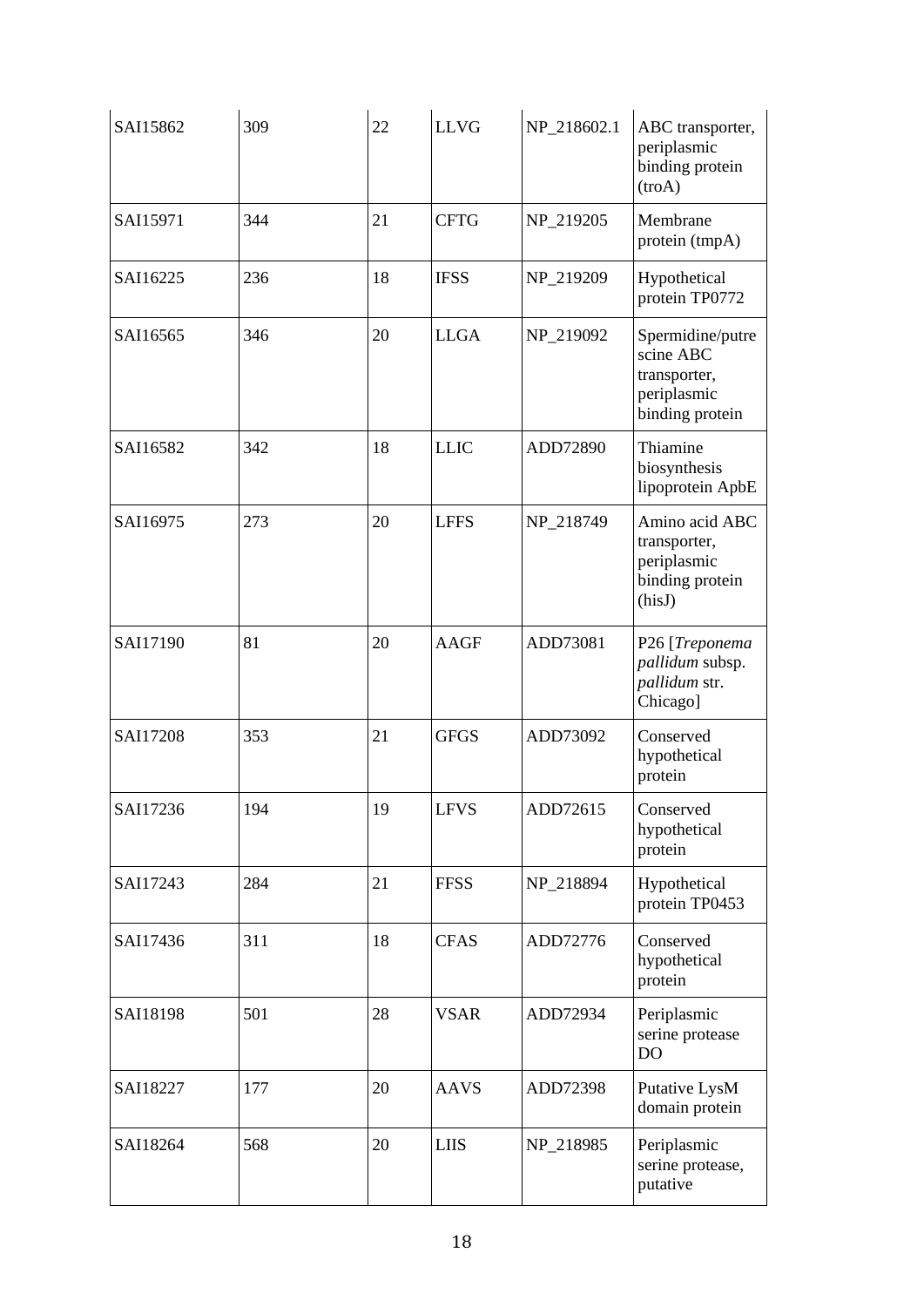| SAI18386 | 470 | $\cap$<br>∠∠ | <b>GLIA</b> | NP 219391 | Hypothetical<br>protein TP0954 |
|----------|-----|--------------|-------------|-----------|--------------------------------|
|----------|-----|--------------|-------------|-----------|--------------------------------|

<span id="page-24-0"></span>*Table 7. Analysis of the lipoprotein sequences that have homologous proteins in T. pallidum. Table contains lipoproteins predicted by both LipoP and Splip.*

### **Phylogenetic Analysis**



<span id="page-24-1"></span>*Figure 6. Phylogenetic tree based on a distance matrix analysis of 1239 positions from 16S rRNA gene sequences. The Brachyspira hyodysenteriae and Brachyspira pilosicoli sequences served as outgroup. The scale bar indicates 10 substitutions per 100 nucleotide positions. Isolates from cattle are highlighted in red.*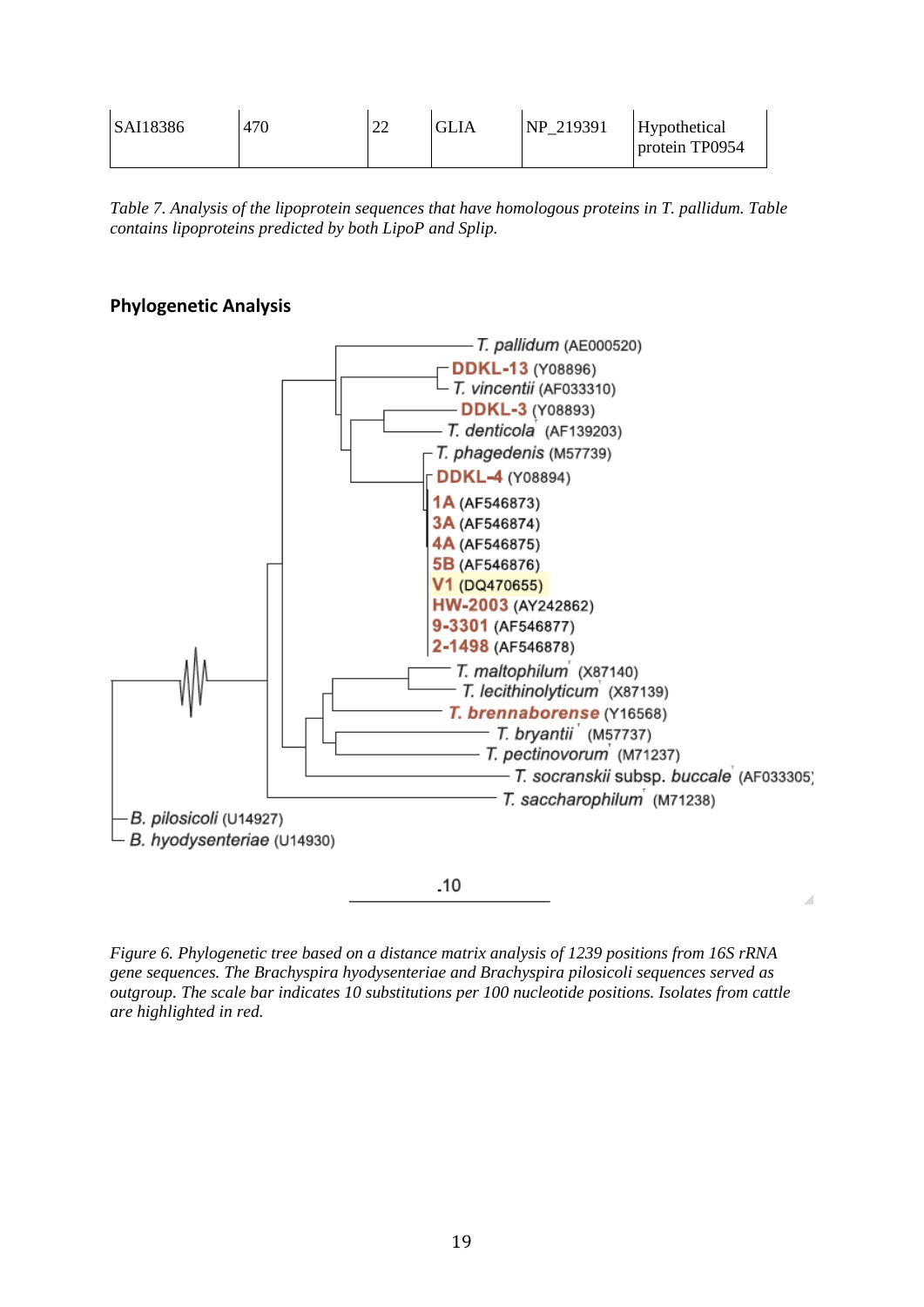#### **DISCUSSION**

#### <span id="page-25-0"></span>**Assembly**

Recent development in the high throughput sequencing techniques has enormously increased the amount of data generated from the sequencing of genomes. The usefulness of this data depends upon the quality of the draft genome sequence obtained from this huge data. In this study we performed assembly with Mira3 Assembler. Results obtained from Mira when analysed and compared with the assembly obtained from other assembly programs came out to be of good quality. One run of assembly was done by Newbler that comes along with the Roche 454 Sequencing system and another assembly was performed using Velvet assembler. The assembly obtained with Mira was inspected with Hawkeye assembly visualization tool to find out the miss assemblies and area where those miss assemblies exist but no large miss assemblies were found, only rare mismatches in the reads were observed that could be because of sequencing errors and those mismatches were not affecting the consensus sequence. Mira assembly generated 812 contigs containing 3560210 base pairs with largest contig comprised of 96846 base pairs. From the total of 812 contigs, 105 contigs were large contigs of length greater then 10000 bp and remaining 707 contigs were of length less then 10000 bp, considered to be small contigs. Contigs obtained from Mira were compared with the assembly obtained from Newbler. The Newbler assembly consisted of 309 contigs containing 3025138 bp showing much difference in the number of contigs but less difference in the number of bp. The difference in the size and numbers of contigs can be mainly because of the "Uniform read distribution" feature of Mira. According to this feature reads should be evenly distributed in the project. In our assembly average coverage was 29.39, during the assembly process Mira would have enforced the coverage near this value and would have rejected the reads from a contig, keeping them reserve for other copies of that repeat. If those reads were not actually the repetitive sequences it would have joined them with some other false reads having an overlapping region, building a new and a small contig. Overall assembly quality seems good making it an acceptable draft assembly. Other assembly information from Mira assembly including GC contents, mismatches percentage was also inspected and compared with Newbler's assembly. Average GC contents in the Mira contigs was 40.53% and in Newbler's contigs, it was 39.53% that shows consistency in the two assemblies. More bases in the contigs formed by Mira could also be contributable to the slight increase in the GC contents of Mira. Reads mismatches from the consensus sequences were also low, most of the contigs have mismatch value ranging from 0% to 1%. Percentage mismatches between Newbler's and Mira assembly were also consistent showing almost same mismatch percentage from the consensus. Another assembly run was performed using Velvet, but the results obtained from velvet showed high deviation from the results of Newbler and Mira. The number of contigs formed was 18976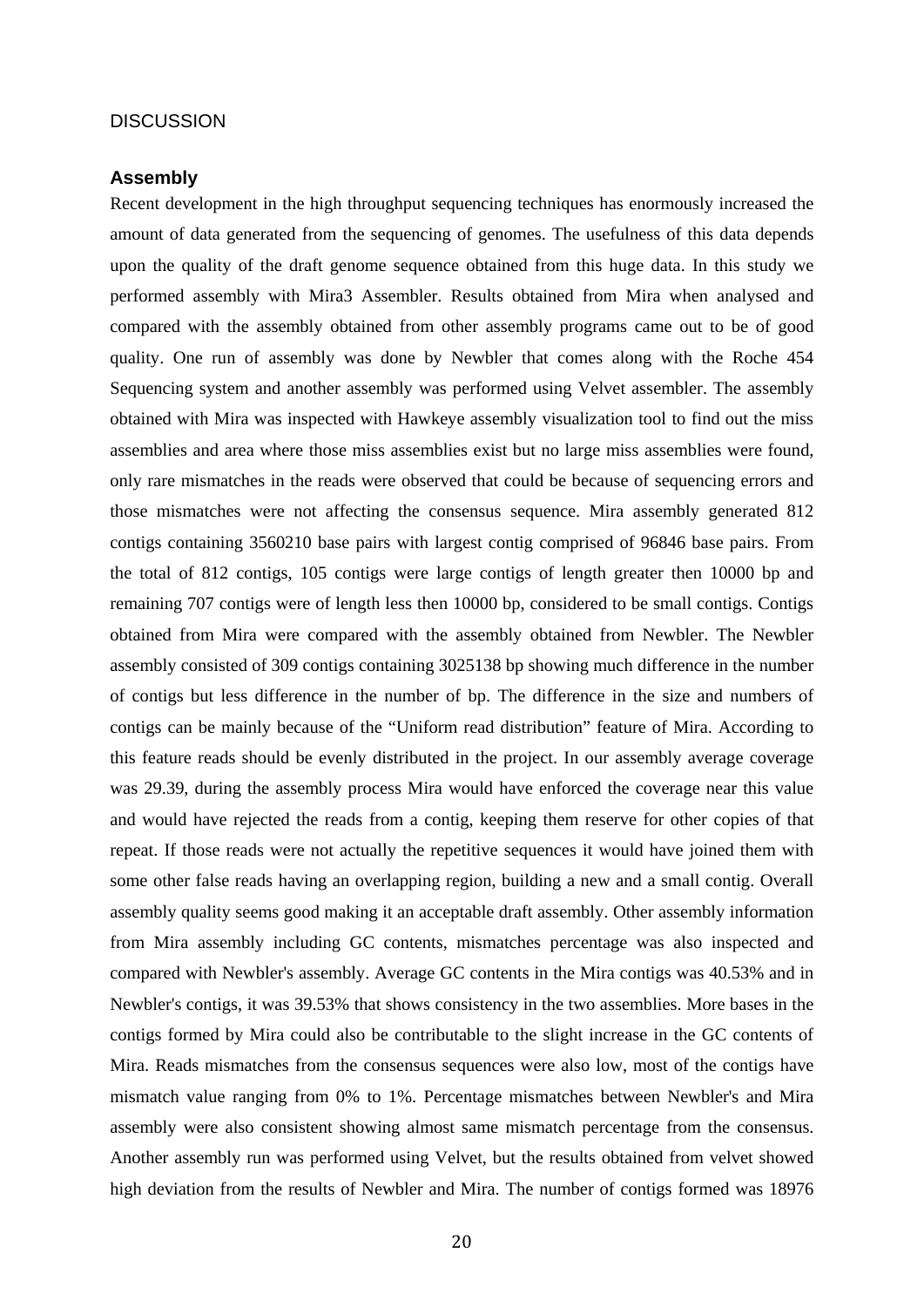with the 25% average mismatch percentage. Reason for bad assembly could be the use of only fasta file without having quality values for the reads and trace data such as adapters information. Assembly obtained from Velvet was thus discarded and was not used for further analysis. As the data contained only single ended reads and no reference sequence for *T. phagedenis* like genome was available, the assembly had to be stopped without joining the contigs into scaffolds and finishing the assembly. Thus, the assembly performed here gives just a draft genome sequence, present in number of contigs instead of one as it should be in the finished assembly.

#### <span id="page-26-0"></span>**Annotation**

The *T. phagedenis*-like strain V1 genome is predicted to encode 3507 CDS comprised of 2581590 bp. For annotation, only those ORFs having at least 100 nucleotides were selected to be potential functional genes. Among all the 3507 predicted genes, 1018 are found to have homologous genes in *T. denticola*, 382 genes have homologues in *T. pallidium*, 721 genes have their homologues in a number of other bacteria and 1394 genes are found to encode hypothetical proteins. Gene density is predicted to be 1.159 genes per kb with 862 bases per gene. In the draft genome sequence of *T. phagedenis*-like strain V1 a number of genes were predicted to be potential candidates for causing pathogenesis and virulence. These genes include three genes (CDS) encoding hemolysins, 17 encoding proteases, one encoding a lipase and 11 genes (CDS) were predicted to encode antigens. Besides these 123 genes (CDS) encoding for Lipoproteins are also predicted using LipoP 1.0 server.

#### <span id="page-26-1"></span>*Lipoprotein Prediction*

Two different sets of results were obtained using LipoP and SpLip. 123 lipoproteins were predicted with LipoP having 49 homologous proteins in *T. denticola* and in *T. pallidum.* Splip predicted total 140 lipoproteins including 10 possible and 130 probable lipoproteins. Among all 140, 58 were homologous with *T. denticola* proteins and 15 with *T. pallidum* proteins*.*  Lipoproteins that LipoP was unable to predict were predicted by SpLip. The reason for high sensitivity of SpLip has been designed specifically for the prediction of spirochetal lipoproteins. Because lipobox sequence in spirochetes exhibit more plasticity compared with those of the other bacteria, it is difficult for the prediction algorithm to identify those lipoboxes that are different from other bacteria. SpLip algorithm makes use of lipobox weight constructed using the already known lipoproteins of different spirochetes and assigns the scores to the query lipobox based on that matrix. Thus, it can predict all those lipobox sequences that are unique to spirochetes and can not be predicted by other prediction algorithms like the one used in lipoP. In order to compare the results of LipoP and SpLip, lipoproteins having homologoues in *T. pallidum* have been analysed. 15 lipoproteins were common in both results, LipoP predicted an additional protein SAI17190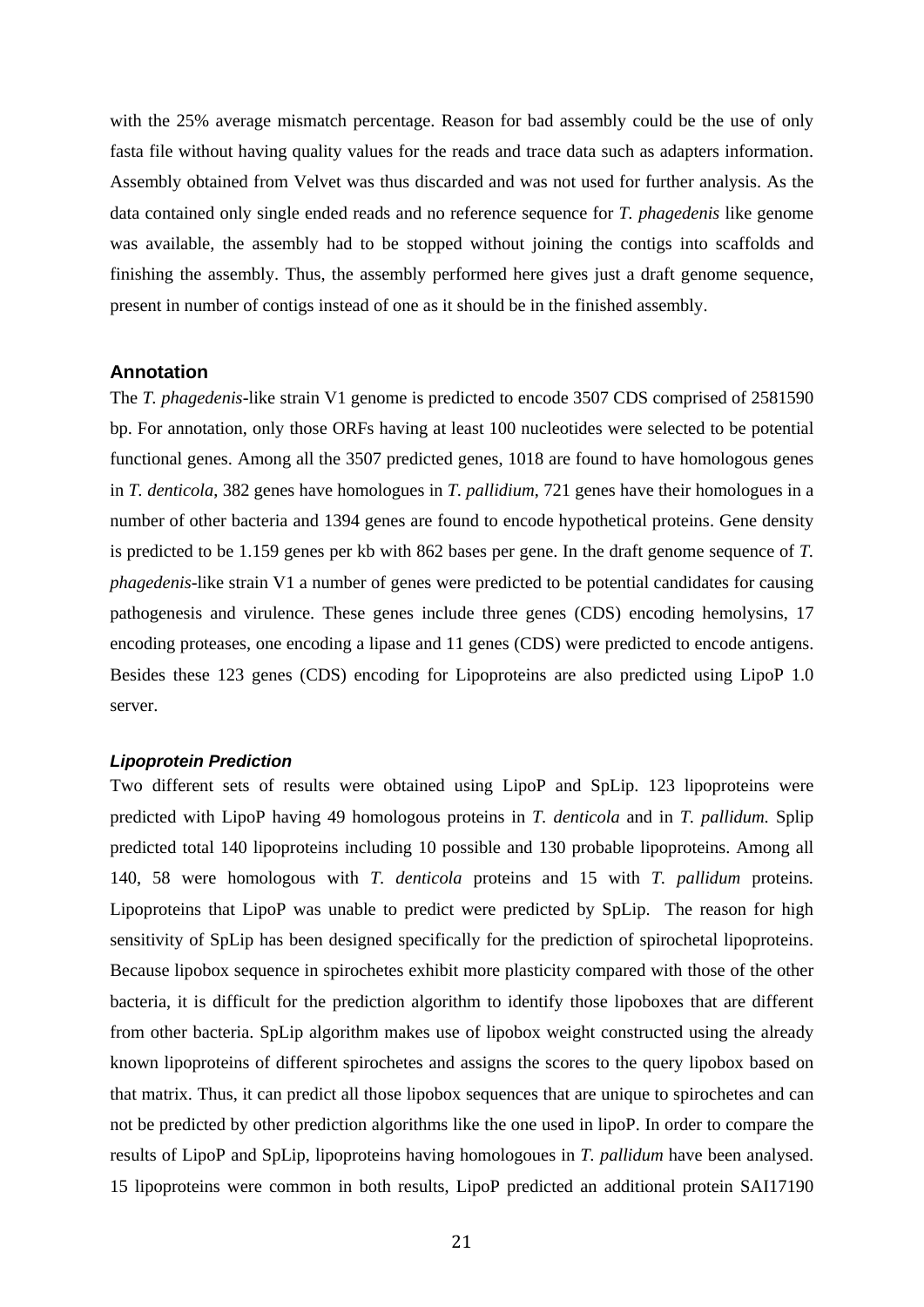having homology with P26 (*T. pallidum* subsp. *pallidum* str. Chicago) The analysis of these proteins shows that four out of 16 proteins have role as the periplasmic binding protein that include their role as amino acid transporters and serine protease. While seven out of 16 are hypothetical proteins and one of the 16 predicted lipoproteins contain LysM domain which was originally identified in the bacterial cell wall degrading enzymes (Bateman *et al.,* 2000). Large numbers of proteins that have this domain were found to be involved in the bacterial pathogenesis *e.g*. Staphylococcal IgG binding proteins. Another protein shows similarity with lipoprotein ApbE that is involved in thiamine biosynthesis.

#### <span id="page-27-0"></span>*Genome Comparison*

Comparison of the draft genome of *T. phagedenis*-like strain V1 with that of *T. denticola* and *T. pallidum* shows that the *T. phagedenis*-like genome is more similar to *T. denticola*. Genome length of *T. denticola* is closer to *T. phagedenis*-like than that of *T. pallidum*. Also *T. denticola* shares more nucleotide identity with *T. phagedenis*, 1018 genes in *T. phagedenis* (CDS) have their matches to CDS in *T. denticola* whereas only 382 genes have matches with that of *T. pallidum.*  GC content in the draft genome of *T. phagedenis* like is 39.92% that is also closer to that of the *T. denticola* that is 37.9% than *T. pallidum* that is 52.8%. Average predicted CDS size of *T. phagedenis* (862 bases per gene) is also closer to *T. denticola* (939 bases per gene) than *T. pallidum* (1,017 bases per gene) (Seshadri *et al.,* 2004). The phylogenetic analysis based on 16S rRNA gene sequences also shows that *T. phagedenis-*like strain V1 is more closely related to *T. denticola* than *T. pallidum.*

#### <span id="page-27-1"></span>**CONCLUSION**

Assembly job performed with Mira3 produces good quality *de-novo* assembly of 454 reads and it can be used for obtaining a working draft of the genome sequence. Different genes predicted from the draft genome sequence of the *T. phagedenis*-like strain V1 can have a role in the pathogenesis and virulence. Among them are genes encoding for hemolysins, proteases, lipases, antigens and lipoproteins. These genes could be validated with different molecular biology techniques and can for example be used for vaccine production. Genome comparison of *T. phagedenis*-like strain V1 with that of *T. denticola* and *T. pallidum* shows that the *T. phagedenis*-like genome is more similar to *T. denticola*.

#### <span id="page-27-2"></span>FUTURE PROSPECTS

Genome assembly and annotation of *T. phagedenis* like strain V1 is yet incomplete. Scaffolding and finishing steps of the assembly will be performed further and complete annotation including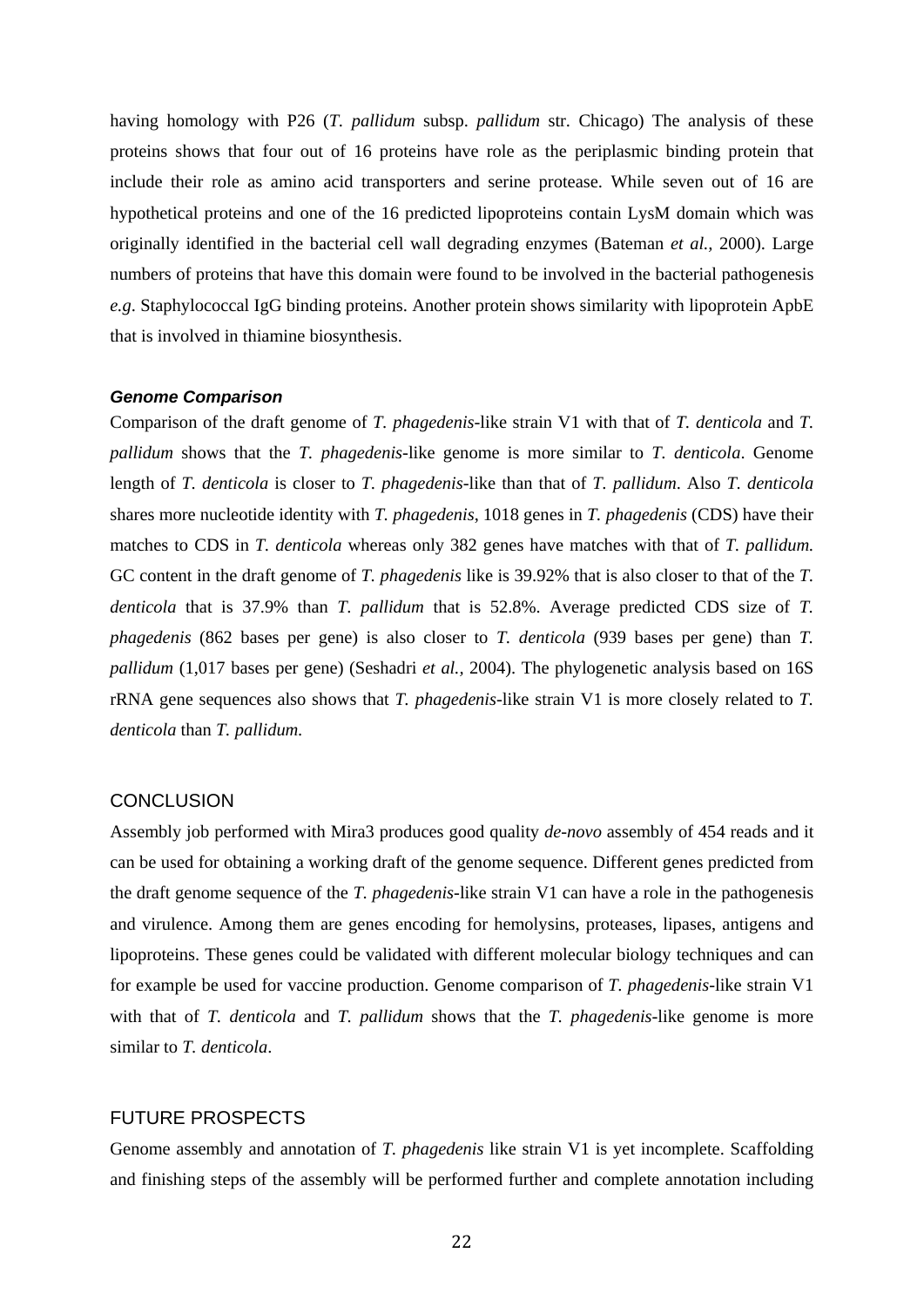the structural and functional annotation of all the genes and proteins will be performed, and interesting findings will be validated using molecular biology techniques.

### <span id="page-28-0"></span>ACKNOWLEDGEMENT

I would like to thank the following persons for helping me in completion of my MS thesis:

- Märit Pringle, my co-supervisor for providing the data and for discussions and suggestions on the result and written work.
- Anna Rosander for suggesting me the type of analysis that should be performed on the data.
- HEC (Higher Education Commission) Pakistan for financing me to do my studies in Sweden.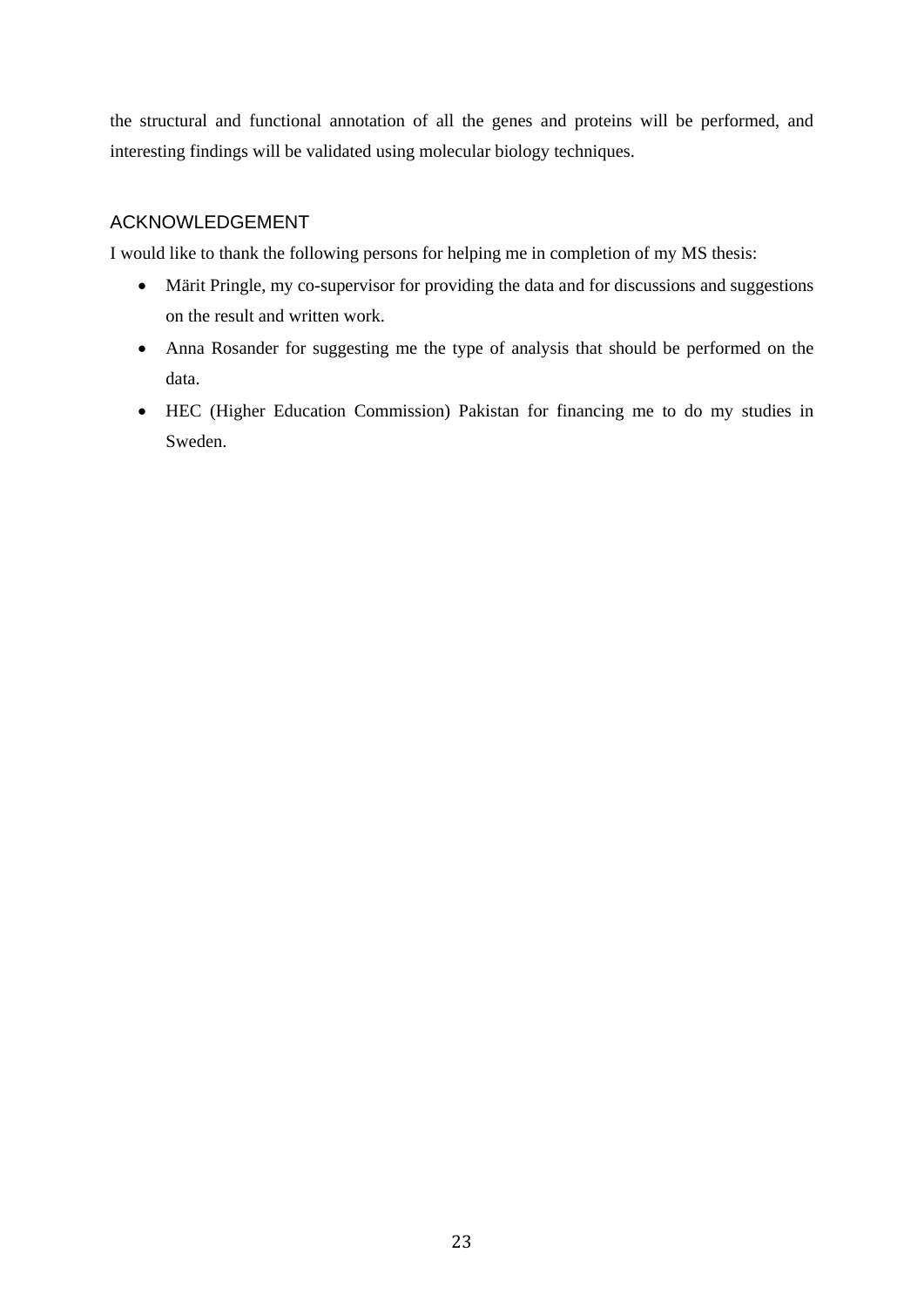### <span id="page-29-0"></span>**REFERENCES**

- Aubourg, S., Rouzé, P. (2001) Genome annotation Plant Physiology and Biochemistry, **39:** 181-193
- Baker, W., Broek, A., Camon, E., Hingamp, P., Sterk, P., Stoesser, G., Tuli, M. A. (2000) The EMBL Nucleotide Sequence Database. *Nucleic Acids Research*, **28:** 19-23
- Bateman, A., Bycroft, M. (2000) The structure of a LysM domain from E. coli membranebound lytic murein transglycosylase D (MltD). J Mol Biol, **299(4)**:1113-9.
- Benson, D. A., Karsch-Mizrachi, I., Lipman, D. J., Ostell, J., Sayers, E. W. (2000) GenBank. *Nucleic Acids Research*, **37:** 26-31
- Bhattacharyya, A. Genome Sequence Databases: Annotation. (2009) Encyclopedia of Microbiology, (Third edition) 174-184
- Blowey, R. W., Sharp, M. W. (1988) Digital dermatitis in dairy cattle. *Vet. Rec*., **122**: 505-508 *BMC Microbiol*. **8:** 76.
- Burgdorfer, W., Barbour, A. G., Hayes, S. F., Benach, J. L., Grunwaldt, E., Davis, J. P. (1982) Lyme disease-a tick-borne spirochetosis? *Science,* **216:** 1317-1319
- Chee, M. S., Bankier, A. T., Beck, S., Bohni, R., Brown, C. M. (1990) Analysis of the proteincoding content of the sequence of human cytomegalovirus strain AD169. *Curr Top Microbiol Immunol,* **154**: 125–169
- Cheli, R., Mortellaro, C. M. (1974) La dermatite digitale del bovino, p. 208-213. *In* P. Gallarati (ed.), Proceedings of the 8th International Conference on Diseases of Cattle. Piacenza, Milan, Italy
- Chevreux, B., Wetter, T., Suhai, S. (1999) Genome sequence assembly using trace signals and additional sequence information. *Proc German Conf Bioinformatics,* **99:** 45-56.
- Choi, B.K., Nattermann, H., Grund, S., Haider, W., Gobel, U. B. (1997) Spirochetes from digital dermatitis lesions in cattle are closely related to treponemes associated with human periodontitis. *Int. J. Syst. Bacteriol*. **47:** 175-181 .
- Collighan, R. J., Woodward**,** M. J., 1997. Spirochaetes and other bacterial species associated with bovine digital dermatitis. *FEMS Microbiol. Lett*. **156:** 37-41.
- Couto1, F.M., Silva1, M.J., Lee,V., Dimmer, E., Camon, E., Apweiler, R., Kirsch, H., Schuhmann, D.R. (2006) GOAnnotator: linking protein GO annotations to evidence text. *JBDC*, **1:**19
- Fiers, W., Contreras, R., Haegeman, G., Rogiers, R., Van de Voorde, A. (1978) Complete nucleotide sequence of SV40 DNA. *Nature,* **273**: 113–20
- Fraser, C. M., Norris, S. J., Weinstock, G. M., White, O., Sutton, G. G., Dodson, R., Gwinn, M., Hickey, E. K., Clayton, R., Ketchum, K. A., Sodergren. E., Hardham, J. M., McLeod, M. P., Salzberg, S., Peterson, J., Khalak, H., Richardson, D., Howell, J. K., Chidambaram, M., Utterback, T., McDonald, L., Artiach, P., Bowman, C., Cotton, M. D., Fujii, C., Garland, S., Hatch, B., Horst, K., Roberts, K., Sandusky, M., Weidman, J., Smith, H. O., Venter, J. C. (1998) Complete genome sequence of Treponema pallidum, the syphilis spirochete. *Science 281: 375 - 388*
- Giacani, L., Jeffrey, B. M., Molini, B. J., Le, H. T., Lukehart, S. A., Centurion-Lara, Arturo., Rockey, D. D. (2010) Complete Genome Sequence and Annotation of the *Treponema pallidum* subsp. *pallidum* Chicago Strain. *Journal of Bacteriology,* **192:** 2645-2646
- Gourreau, J. M., Scott, D. W., Rousseau, J. F. (1992) La dermatite digitee des bovins. *Le Point Veterinaire*, **24**: 49-57.
- Iida, T., Ohkuma, M., Ohtoko, K., Kudo, T. (2000) Symbiotic spirochetes in the termite hindgut: Phylogenetic identification of ectosymbiotic spirochetes of oxymonad protists. *FEMS Microbiol. Ecol***, 34:**17-26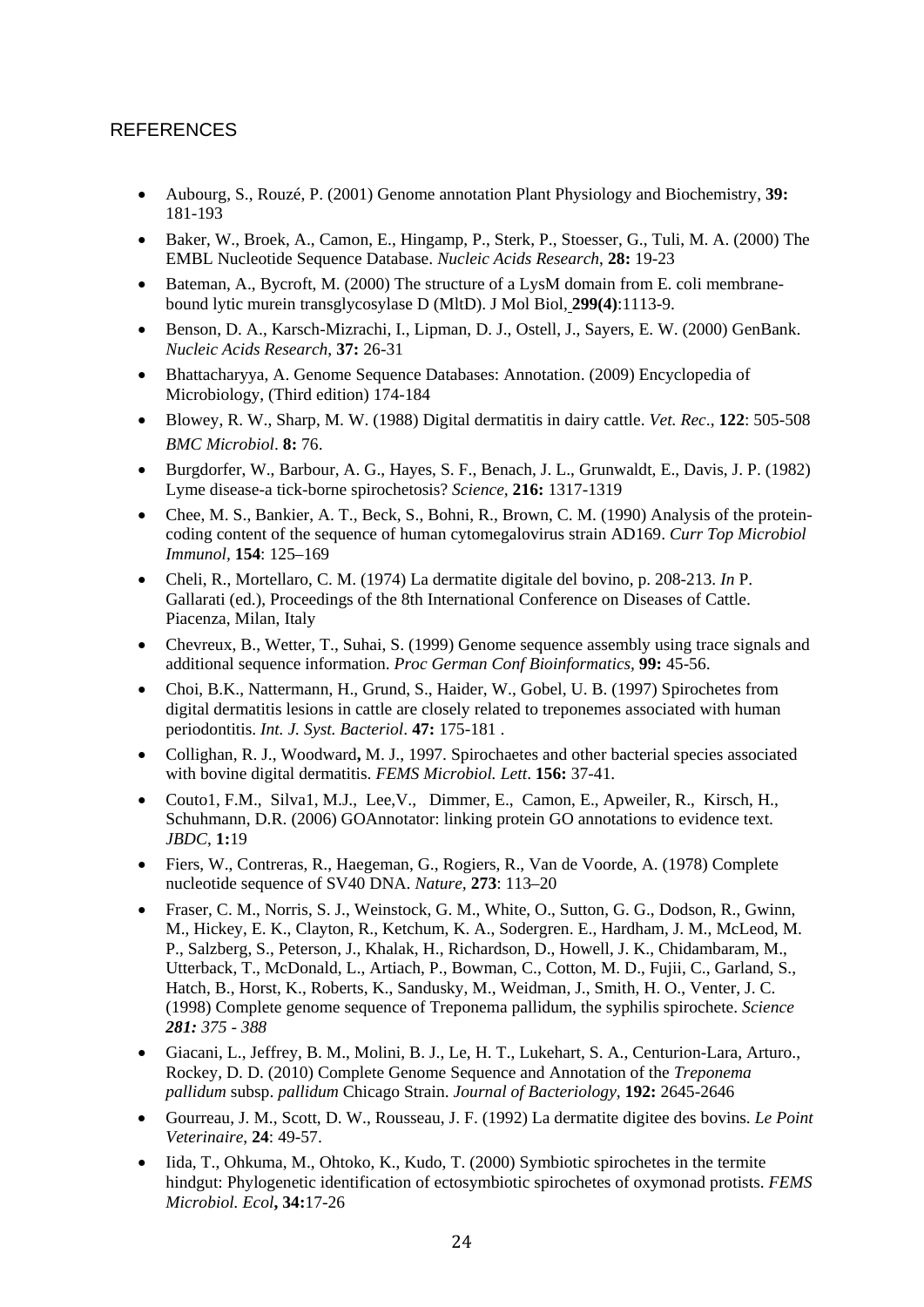- Juncker, A. S., Willenbrock, H., Von Heijne, G., Brunak, S., Nielsen, H., Krogh, A.Prediction of lipoprotein signal peptides in Gram-negative bacteria. Center for Biological Sequence Analysis, Technical University of Denmark, Lyngby 2800, Denmark.
- Kimura, Y., Takahashi, M., Matsumoto, N., Tsukuda, H., Satoh, M., Okhawara, K., Kaoe, M., Gotoh, N., Kubo, M., Aoki, O., Hataya, M. (1993) Verrucose dermatitis and digital papillomatous in dairy cows. *J.Vet. Med*., *Jpn.* **46:**680-685.
- Losinger, W.C. (2006) Economic impacts of reduced milk production associated with papillomatous digital dermatitis in dairy cows in USA. *J Dairy Res.,***73**: 244-256.
- *Matějková,* P., Strouhal, M., Šmajs, D., Norris, S. J., Palzkill, T., Petrosino, J. F., Sodergren, E., Norton, J. E., Singh, J., Richmond, T. A., Molla,M. N., Albert, T. J., Weinstock, G. M. (2008)
- Maxam, A. M., Gilbert, W. (1977). A new method for sequencing DNA. *Proc. Natl. Acad. Sci. U.S.A* **74**: 560–564.
- Meri, T., Cutler, S. J., Blom, A. M., Meri, S., Jokiranta, T. S. (2006) Relapsing Fever Spirochetes Borrelia recurrentis and B. duttonii Acquire Complement Regulators C4b-Binding Protein and Factor H. *Infection and Immunity***, 74:** 4157-4163
- Morozova, O., Hirst, M., Marra, M. A., (2009) Applications of New Sequencing Technologies for Transcriptome Analysis. *Annu. Rev. Genomics Hum. Genet*, **10:** 135–51
- Murray, R. D., Downham, D. Y., Clarkson, M. J., Faull, W. B., Hughes, J.W., Manson, F. J., Merritt, J. B., Russell, W.B., Sutherst, J. E., Ward, W.R. (1996) Epidemiology of lameness in dairy cattle: description and analysis of foot lesions. *Vet. Rec*. **138**:586-591.
- Pringle**,** M., Bergsten, C., Fernström, L.L., Höök, H., Johansson, K.E. (2008) Isolation and characterization of Treponema phagedenis-like spirochetes from digital dermatitis lesions in Swedish dairy cattle. *Acta Veterinaria Scandinavica,* **50:** 40.
- Read, D. H., Walker, R. L., Castro, A. E., Sundberg, J. P., Thurmond, M. C. **(**1992) An invasive spirochaete associated with interdigital papillomatosis of dairy cattle. *Vet. Rec*. **130:**59-60.
- Rebhun, W. C., Payne, R. M., King, J. M., Wolfe, M., Begg, S. N. (1980) Interdigital dermatitis in dairy cattle. *J.Am. Vet. Med. Assoc.* **177:** 437-440.
- Rutherford, K., Parkhill, J., Crook, J., Horsnell, T., Rice, P., Rajandream, M. A., Barrell, B. (2000) Artemis: sequence visualization and annotation. *Bioinformatics,* **16:** 944-5
- Saitou, N., Nei, M. (1987) The Neighbor-joining Method: A New Method for Reconstructing Phylogenetic Trees. *Mol. Biol. Evol*. **4(4):** 406-425.
- Sanger, F., Coulson, A. R., Hong, G. F., Hill, D. F., Petersen, G. B. (1982) Nucleotide sequence of bacteriophage lambda DNA. *J Mol Biol,* **162:** 729–773
- Sanger, F., Nicklen, S., Coulson, A. R. (1977) DNA sequencing with chain-terminating inhibitors. *PNAS,* **74:** 5463–5467
- Schatz, M.C., Phillippy, A.M., Shneiderman, B., Salzberg, S.L. (2007) Hawkeye: a visual analytics tool for genome assemblies. *Genome Biology,* **8:** R34
- Schuster, S.C. (2008) Next-generation sequencing transforms today's biology. *Nat. Methods,* **5:** 16–18
- Seshadri, R., Myers, G. S., Tettelin, H., Eisen, J. A., Heidelberg, J. F., Dodson, R. J., Davidsen, T. M., DeBoy, R. T., Fouts, D. E., Haft, D. H., Selengut, J., Ren, Q,. Brinkac, L. M., Madupu, R., Kolonay, J., Durkin, S. A., Daugherty, S. C., Shetty, J., Shvartsbeyn, A., Gebregeorgis, E., Geer, K., Tsegaye, G., Malek, J., Ayodeji, B., Shatsman, S., McLeod, M. P., Smajs, D., Howell, J. K., Pal, S. , Amin, A., Vashisth, P., McNeill, T. Z., Xiang, Q., Sodergren, E., Baca, E., Weinstock, G. M., Norris, S. J., Fraser, C. M., Paulsen, I. T. (2004) Comparison of the genome of the oral pathogen Treponema denticola with other spirochete genomes. *PNAS ,101: 5646-5651*
- Setubal, J. C., Reis, M., Matsunaga, J., Haake, D. A. (2006) Lipoprotein computational prediction in spirochaetal genomes. *Microbiology*, **152:** 113–121